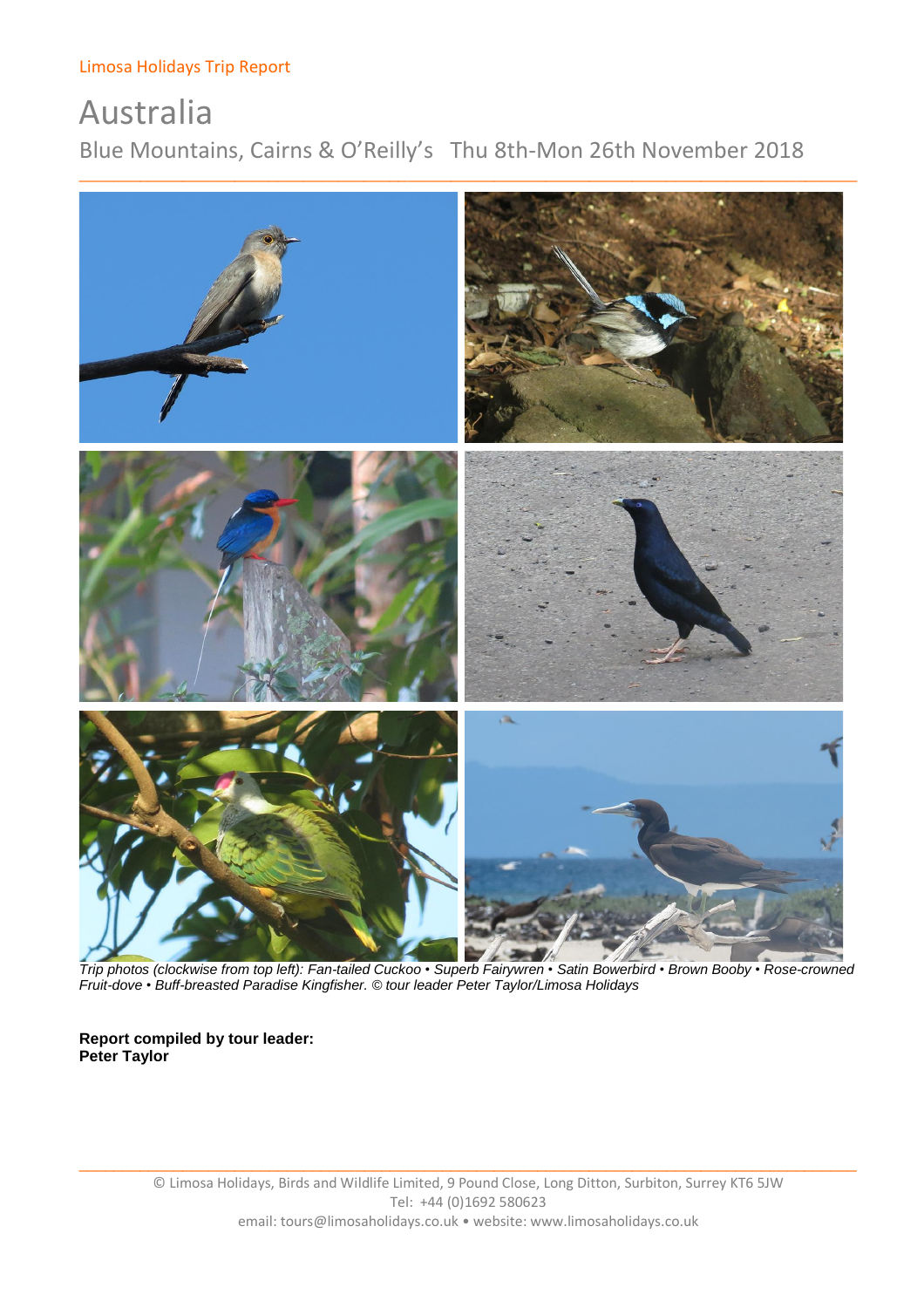### **Australia | Blue Mountains, Cairns & O'Reilly's**

#### **Tour Leaders: Peter Taylor as principal guide,** *with* **Carol Probets (Capertee Valley), Alan Gillanders (Yungaburra) and Duncan (O'Reilly's)** *and tour participants* **John & Margaret Butt, Bill Dick, Randolph Jones, Janet Lowndes & Vaughan Ryall, and Christian Perez.**

Once everyone was assembled, some having just got off their flight and others having arrived earlier, we set off to Botany Bay only to discover a Triathlon in progress! An army of Marshalls corralled us round the various roadblocks until we were forced back out the way we'd come, having discovered the National Park was a no go area today. A quick change of plan then and we headed for Royal National Park a little earlier than scheduled. This turned out to be a real blessing. Royal is an extensive park and the extra time gave us a great opportunity to explore it in more detail than usual. Fantastic views of males and females of two fairywren species were had by all, the aptly named Superb and the even more superb Variegated. Sulphur-crested Cockatoos dominated proceedings with their size and raucous chatter drowning out their slightly smaller and less raucous cousins, the Little Corellas. On the Hacking River, male Chestnut Teals impressed with their glossy, bottle green heads contrasting with the brilliant chestnut. Australasian Grebes, continually diving under the surface, and both Little Pied and Little Black Cormorants ignored the weekend canoeists as we watched from the shore. A Crimson Rosella, was spotted, unusually quiet for a parrot while an Olive-backed Oriole sat at the top of a eucalypt tree long enough to be scoped. It was here that we started to get to grips with the seemingly endless array of Australia's honeyeaters. Common species like Noisy Miner and Little Wattlebird were quickly identified then both Yellow-faced and Lewin's were added. A surprise sighting was an Echidna, Australia's version of a spiny anteater and one of only two monotremes (egg-laying) mammals in the world, seen lumbering slowly across the path and into the woodland, posing briefly for photographs. After a leisurely lunch at the café, where we were interrupted by a flyover of three giant Channel-billed Cuckoos, we piled back into the minibus and headed for Jamberoo, our base in the Southern Highlands for the next two nights.

The park opposite our hotel in Jamberoo is always a delight, especially early morning. A flock of Long-billed Corellas, both White-headed and Topknot Pigeons, Eastern Rosella and another two honeyeaters in New Holland and Eastern Spinebill were seen well. From here, the steep climb up the mountain took us to Barren Grounds which yielded great views of Fan-tailed Cuckoos, their mournful calls accompanying us along the ridge track. The plainness of the Grey Shrike-thrush (admittedly with a truly melodic voice) contrasted with the stunning markings of the Beautiful Firetail, a native finch we found feeding alone on the edge of the track. That evening we returned in the hope of at least hearing the beautiful fluting call of Ground Parrots and although it seemed to take an eternity before anything happened in the increasing gloom, we weren't disappointed. As an added bonus we startled a Common Wombat on the drive back down the mountain and watched him briefly in the headlights. Back at the hotel and the Grey-headed Flying Foxes still hadn't settled their differences as to who should feed on which flowers on the tree outside our rooms!

At nearby Minnamurra Rainforest Reserve, we found our first Superb Lyrebird, a female busily scratching away on the forest floor. Here also our first Eastern Yellow Robin and the ultimate LBJ (Little Brown Job) in Brown Gerygone! Enroute to the Blue Mountains we first spent a glorious morning at the rather scenic Fitzroy Falls and before we had even entered the grounds we found a pair of obliging Eastern Whipbirds, traditionally a skulking species and one that we had only heard so far. Great views again of a Superb Lyrebird, this time a male going through his repertoire from a low perch as we made our way around the rim walk. Another highlight here was a group of four Gang-gang Cockatoos spotted feeding high in the forest canopy before wheeling away in loose formation. We had only recorded this species once before on this tour so we were not expecting to be so lucky!

The skies stayed clear as we arrived at Katoomba in the Blue Mountains so the spectacular views of the Three Sisters formation could be experienced at their best from the Echo Point look-out. Despite the popularity of this spot, a pair of Yellow-tailed Black Cockatoos was unphased and flew in close to feed in the she-oaks atop the cliffs. At Evans look-out an inquisitive Crimson Rosella followed us along the track, determined to pose on an unsuspecting shoulder! More reserved, White-throated Treecreepers flew from tree to tree, climbing up one then flying down to the base of the next accompanied by Rufous Whistlers with their constant clamour. The Campbell Rhododendron Gardens at Blackheath, looking a little rough around the edges following the long drought, still produced the goods, giving us great views of a Shining Bronze-cuckoo, a couple of Sacred Kingfishers and a pair of Satin Flycatchers. Lunch at the Megalong Valley Tearooms was very enjoyable, made more so by the attendant White-winged Choughs and Pied Currawongs helping to clear the tables once customers had left. Undeterred, a pair of Yellow-rumped Thornbills continued building their nest, right above our table. At the end of the Valley we visited the Old Ford Reserve where the flowering eucalypts were providing an essential food source for a whole range of species, but mainly honeyeaters like White-eared, Brown-headed and Noisy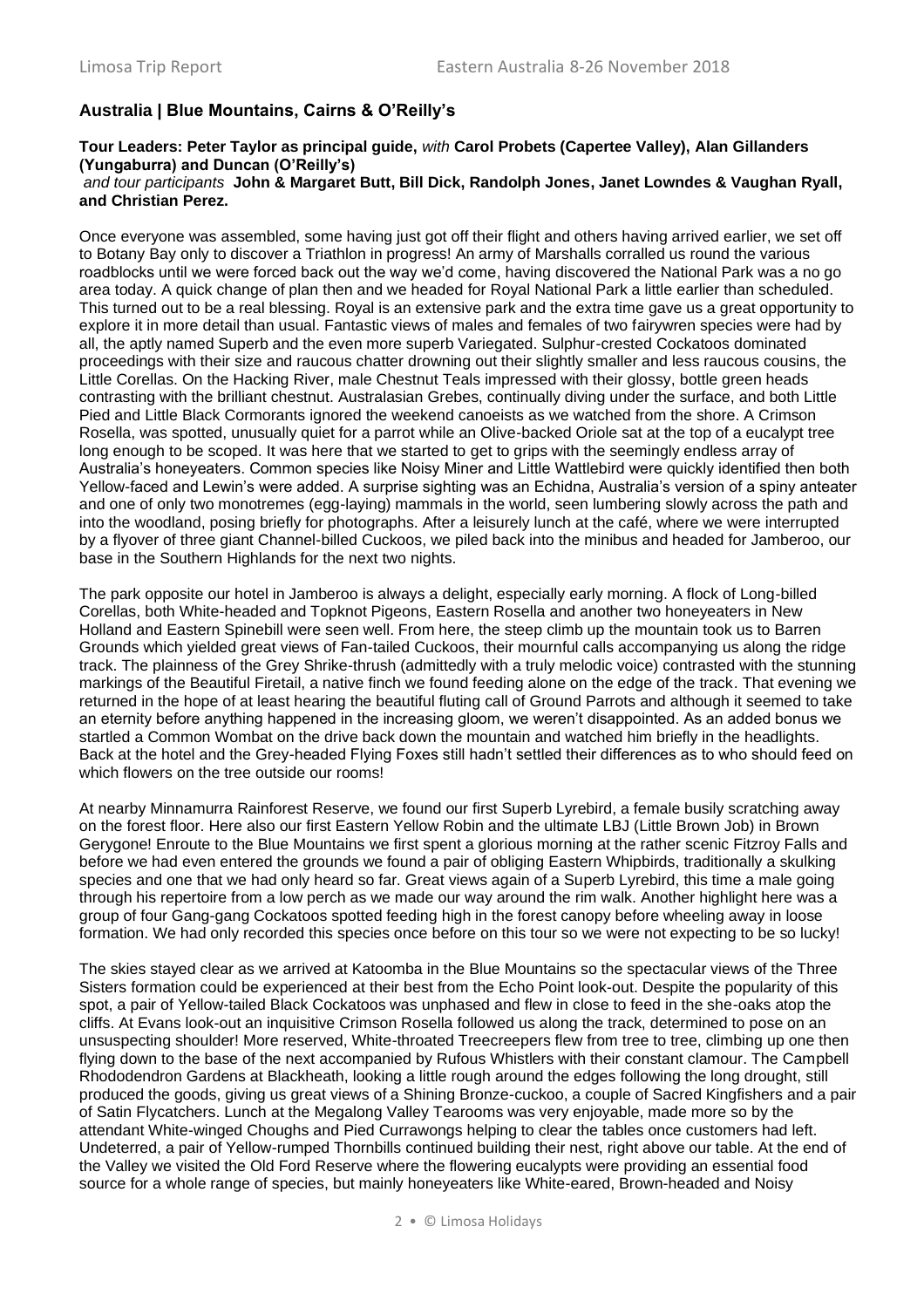Friarbirds. A pair of Leaden Flycatchers appeared, chattering away as they flicked their tails rapidly from side to side while overhead a soft tinkling call alerted us to a beautiful White-throated Gerygone.

Heading west to Lithgow we met up with local guide, Carol Probets, a specialist of the famous Capertee Valley who was to spend the next 24 hours with us. Lithgow also provided us with our first opportunity to visit some sewage ponds! Almost immediately we had scope views of a couple of Freckled Ducks, Australia's rarest duck species. Other highlights included large rafts of Pink-eared Ducks, Hardhead and Hoary-headed Grebes. Lake Wallace added another couple of duck species with Blue-billed, including breeding plumaged males, and the unusual-looking Musk Duck.

Once into the Capertee Valley we could see the extent of the drought though luckily for us a number of dry country species had moved east to get away from the more severely hit areas. White-browed and Masked Woodswallows were everywhere as well as Rufous and Brown Songlarks. At Glen Alice, a grove of flowering eucalypts was a magnet for the nectar-feeding lorikeets with at least 20 Little and two Musk spotted gorging themselves. Red-rumped Parrots seemed unaffected by the drought and even a male Hooded Robin put in an appearance. Before dinner we had a chance to look for some of the mammals of the Capertee which tend to come out and feed towards dusk. Lots of Eastern Grey Kangaroos, Common Wallaroos and Red-necked Wallabies were identified, making a total of four macropod species, including the single Swamp Wallaby seen earlier in the afternoon. Before a delicious breakfast next morning we had our last chance to wander around the old ghost town of Glen Davis. A Crested Shriketit and a party of White-browed Babblers were spotted as was a frustratingly elusive Turquoise Parrot. But the best was left till last with a Chestnut-rumped Heathwren and a Black-eared Cuckoo, neither species having been recorded previously on this tour, being added to the list. All too soon we were packed and loaded onto the minibus for our scenic drive into Sydney, across the famous Harbour Bridge and past the equally famous Opera House, to join our flight to Cairns and the Tropics.

Once checked into our Cairns hotel we took the short drive to the Esplanade and within minutes were ticking off a whole new suite of birds. Mangrove Robin, Varied Honeyeater, and Varied Triller, Australasian Figbird, Whitebreasted Woodswallow and Black-fronted Dotterel all jostled for our attention. However the star bird had to be a Rose-crowned Fruit Dove, normally a shy species but this one sat out and preened in the open for all to see. Later on, and with a better tide the Esplanade proved why it is so popular. We totted up fourteen wader species including Terek Sandpiper and Grey-tailed Tattler as well as Eastern Curlew and a couple of endemic Redcapped Plovers. There was even a solitary Raja Shelduck, not a common sight on the mudflats. The Centenary Lakes was home to several Bush Stone-Curlews and we also had great views there of Black Butcherbirds with their hooked bills and the migratory Brown-backed Honeyeaters building their suspended nests.

As usual, the tour included a cruise out to Michaelmas Cay on the Great Barrier Reef. It's always a wonderful sight to see so many seabirds soaring over a coral cay and we were soon watching hundreds of Sooty and Crested Terns, Common Noddies and Brown Boobies that come here to breed. A couple of Great Frigatebirds were also waiting patiently for a free feed while lesser numbers of Black-naped and Bridled Terns roosted on the shore. Even a few Ruddy Turnstones appeared at the water's edge. On board the Ocean Spirit we enjoyed lunch while Green Sea Turtles swam by and the day was topped off with a short trip in the semi-submersible to showcase the reef and its amazing sea-life.

Departing Cairns we visited a couple of reserves to the north. Redden Island is a patch of lowland rainforest situated in the delta of the Barron River. Here we watched three Ospreys hunting then walked one of the trails to find a stunning pair of Lovely Fairywrens. Also here were lots of Olive-backed Sunbirds, little golden jewels flitting through the canopy, and a flock of feeding Scaly-breasted Lorikeets, that we finally got to see stationary instead of a procession of high-speed green rockets! The Cattana Wetlands were surprisingly dry but in the main pond we got our first look at the diminutive Green Pygmy-Geese and the lily-trotting Comb-crested Jacanas. Royal Spoonbill were loafing on the bank as was a lone Glossy Ibis. A group of Wandering Whistling Ducks sailed past and then it was time to head for Mossman, our home for the night.

Always an adventure, the Daintree River cruise with Murray, the Daintree Boatman, was highly anticipated. Navigating the broad reaches of the Daintree itself and the twisting overgrown channels, Murray took us to his favourite haunts finding a nesting Papuan Frogmouth, impossibly cryptic on an overhanging branch as well as several Shining Flycatchers, some sitting on nests, some still constructing, the jet black males seemingly a different species entirely from the rufous and pied females. Unusual for this time of year we also got to see a 4 metre long Saltwater Crocodile (known locally as "Barratt"!) patrolling his stretch of the river. A couple of blue gems in the form of Azure Kingfishers, shot across our bows and back near the jetty a rare Spotted Whistling Duck foraged along the edge of the reeds.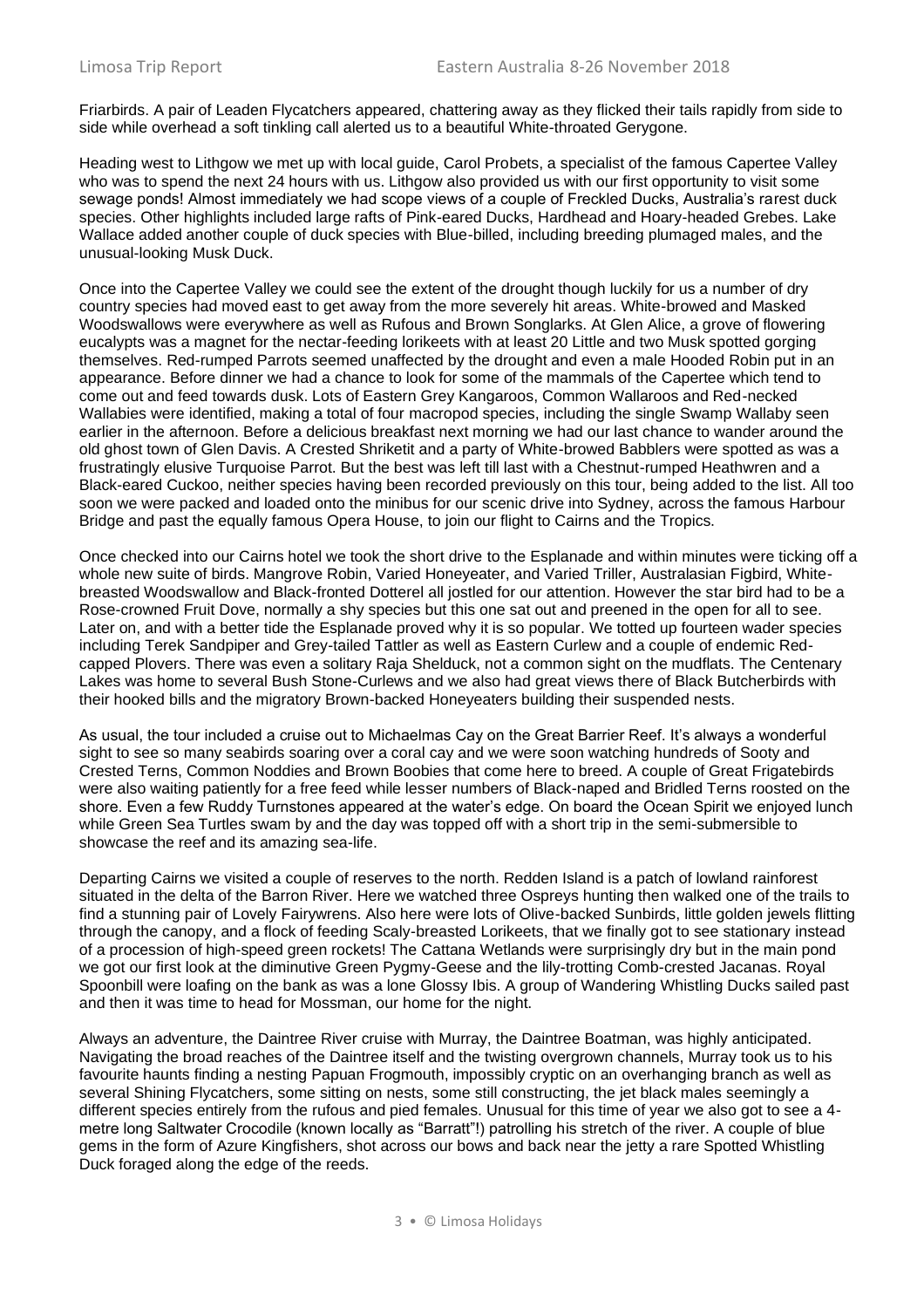Kingfisher Park is a major attraction, a little patch of rainforest nestled in amongst farmland and National Park at the northern end of the Atherton Tableland. Each year, Buff-breasted Paradise-Kingfishers come here to breed in termite mounds, usually arriving in early November (in time for our arrival!). We had great views of these magnificent birds with their white streamer tails as they flew in and out of the dense vegetation. Red-browed Finches and Chestnut-breasted Mannikins dominated the feeders while Bar-shouldered and Emerald Doves cleaned up below. MacLeay's, Dusky and Scarlet Honeyeaters foraged on the abundant nectar of the Grevilleas and a Noisy Pitta gave glimpses early morning with dashes across the path. At night we heard the eerie "Falling bomb" call of a Lesser Sooty Owl. Just a short drive from here is Mt Lewis, which rises a further 500m or so. On our drive up to the clearing we were surprised as a Cassowary bolted across the road in front of the minibus but disappeared all too quickly into the gloom of the forest. The path up from the clearing held a few surprises too with a Tooth-billed Bowerbird calling from above his scrappy looking platform of upturned leaves. Two parties of Chowchillas were observed as they foraged noisily in the undergrowth, the latter group incredibly close to the path giving fantastic views. Here also we found a couple more of the Tablelands' endemics with Bower's Shrikethrush and Bridled Honeyeater both showing well.

At Maryfarms, where the rainforest gives way to the heat and dryness of the Tropical Savanna, we saw several Australian Bustards some sheltering from the heat while others walked around in their characteristically stately manner. We also startled a group of Button-quail, too quick for anything but a quick glimpse but which, by their size, jizz and the habitat, were most likely Red-chested, a species not previously recorded on this tour. Almost immediately however we were completely distracted by a party of Red-backed Fairywrens, the males stunning in their black and red finery out-shining the drab brownness of the females.

The countryside around Lake Mitchell had been recently burnt so bush birds were few and far between. Even so we found several Little Friarbirds and Yellow Honeyeaters as well as a little flock of Double-barred Finches along the causeway. The lake itself was unaffected and here we encountered our first (and only) Black Swans and an inquisitive Whistling Kite. A Blue-winged Kookaburra perched conveniently on a gate at the end of the track for us, his yellow eye giving him a somewhat sinister look. At Granite Gorge we easily found several Squatter Pigeons feeding around the camping area and checked out a group of Red-tailed Black Cockatoos that were feasting in nearby pine trees. The males with their scarlet tail panels were easy to distinguish from the females with their orange barred tails though only visible when they landed or took off.

Once settled in our luxurious accommodation at Chambers Wildlife Rainforest Lodges near Lake Eacham at the southern end of the Tablelands, we spent an evening with Alan Gillanders, a local guide and wildlife expert. Alan showed us an amazing array of nocturnal life, including five species of possum and a Barn Owl. Later we watched a Sugar Glider feeding at Chambers floodlit platform and with great views of at least three platypus along Peterson Creek and a Lumholtz's Tree-Kangaroo at the Curtain Fig Tree we experienced probably the most productive tour ever as far as mammals were concerned! Alan also joined us for a full day out on the Tablelands and took us to a number of his favourite spots. No doubt the star attraction was a male Golden Bowerbird but the Pied Monarchs at the Curtain Fig Tree came a close second! Alan found us a large flock of Plumed Whistling Ducks, our third and final whistling duck species, roosting in a paddock with several hundred Magpie Geese. Hastie's Swamp was alive with waterbirds - Pied Stilts, Red-kneed Dotterels and a single Brolga while Lake Tinaroo was home to Golden-headed Cisticolas, Whiskered Terns and Little Egret perched in a tree. Back at Chambers we caught up with a number of Victoria's Riflebirds, one of Australia's four representatives of the Birds of Paradise, as they foraged around the grounds. Spotted Catbirds meowed from the treetops and a pair of Wompoo Fruit Doves were spotted through a window in the rainforest feeding up high on fruiting figs.

Despite a 3-hour flight delay from Cairns to Brisbane we still made it up to O'Reilly's high in the Lamington Ranges in time for a late and very welcome dinner. Early next morning we were out with Duncan, one of the local guides, who showed us places we couldn't have gotten to ourselves. Great views of a Tawny Frogmouth sitting on a nest, a pair of Peregrines soaring over the clifftops and Red-browed Treecreeper, our third species in this group were all highlights. However, it was an amazing spot by Duncan of a Koala sleeping in the fork of a tree, while we were watching a colony of Bell Miners, that won the day. It had been ten years since we'd seen a Koala on this tour so we were absolutely stoked! Back at the resort we spent the remainder of our time, exploring the various tracks and trails. Australian Logrunners were common along the boardwalk and the White-browed and Yellow-spotted Scrubwrens incredibly tame. A tantalising glimpse of an Albert's Lyrebird was had by some while others found a venomous Red-bellied Black Snake sunning itself by the side of one of the tracks.

Morning flights from Brisbane International meant an early start back down the mountain but even as were being driven a pair of Pale-headed Rosellas flushed up in front of the coach and Whip-tailed Wallabies balanced precariously between the edge of the road and the precipitous drop. Shortly afterwards we were saying our goodbyes, some heading home and some to continue their adventures Down Under.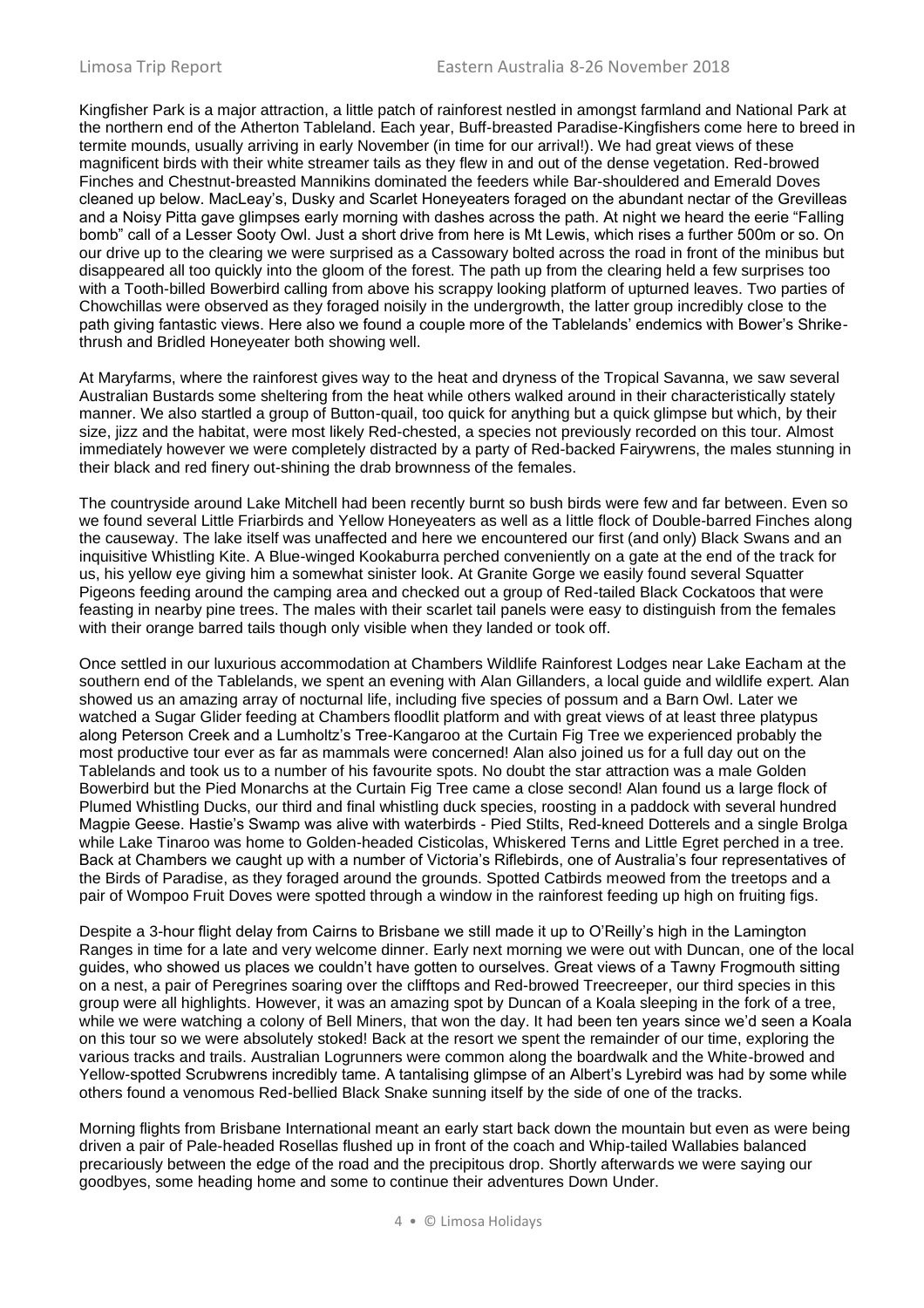### **SYSTEMATIC LIST OF SPECIES RECORDED**

*(Total number of species recorded by the group – 293 including 6 that were heard only)*

#### **Southern Cassowary** *Casuarius casuarius*

A very quick view of one crossing the Mt Lewis road and disappearing into dense rainforest as we drove up to the clearing. Our hosts at Kingfisher Park had only recorded Cassowaries on this road three times in 20 years!

### **Magpie-goose** *Anseranas semipalmata*

Relatively common in North Queensland, where they were seen at Lake Mitchell, Hastie's Swamp and Centenary Lakes in Cairns.

### **Spotted Whistling-Duck** *Dendrocygna guttata*

Great view of a single bird at the end of our Daintree River cruise with Murray.

### **Plumed Whistling Duck** *Dendrocygna eytoni*

We saw a huge flock along with many Magpie Geese near Yungaburra with Alan.

#### **Wandering Whistling-Duck Dendrocygna** *arcuata*

First seen at the Cattana Wetlands near Cairns where there were six. A singleton was seen at Lake Mitchell. **Black Swan** *Cygnus atratus* 

There were two at Lake Mitchell in Queensland, the only sighting for the trip!

#### **Freckled Duck** *Stictonetta naevosa*

Two of Australia's rarest duck seen at the Lithgow Sewage Ponds.

#### **Raja Shelduck** *Tadorna radjah*

A single bird was spotted on the mudflats from the Esplanade in Cairns.

### **Pink-eared Duck** *Malacorhyncus membranaceus*

Several were at the Lithgow Sewage Ponds, NSW and a few more at Hastie's Swamp in North Queensland. **Maned Duck** *Chenonetta jubata* 

First seen in Royal National Park and again at Jamberoo. Fairly widespread on farm dams and wetlands throughout New South Wales.

#### **Green Pygmy-goose** *Nettapus pulchellus*

Five were first seen at the Cattana Wetlands in Cairns then many more at Lake Mitchell.

### **Australian Shoveler** *Spatula rhynchotis*

Four at the Lithgow Sewage Ponds, NSW.

### **Pacific Black Duck** *Anas superciliosa*

Widespread in NSW and Queensland, seen most days on farm dams and wetlands.

### **Grey Teal** *Anas gracilis*

Common at the Lithgow Sewage Ponds, NSW. Seen also at a number of places in North Queensland including Hastie's Swamp.

### **Chestnut Teal** *Anas castanea*

Several were spotted on the Hacking River in Royal National Park on our first day then again at Jamberoo and a single male at the Lithgow Sewage Ponds.

#### **Hardhead** *Aythya australis*

Large numbers were first seen at the Lithgow Sewage Ponds in NSW then many more at both Lake Mitchell and Hastie's Swamp in Queensland.

### **Blue-billed Duck** *Oxyura australis*

Two males and a female were seen at Lake Wallace

### **Musk Duck** *Biziura lobata*

A single female and a single male were seen at Lake Wallace, NSW.

#### **Australian Brush-turkey** *Alectura lathami*

Very common and generally extremely bold in Queensland.

### **Orange-footed Scrubfowl** *Megapodius reinwardt*

Fairly common in the rainforests in Tropical North Queensland.

### **Brown Quail** *Coturnix ypsilophora*

A covey of about half a dozen birds was flushed from the side of the causeway at Lake Mitchell in Queensland. **Australasian Grebe** *Tachybaptus novaehollandiae* 

Seen in NSW in the Royal National Park on the Hacking River and the Lithgow Sewage Ponds then a few in North Queensland at Lake Mitchell, Hastie's Swamp and Lake Barrine.

#### **Hoary-headed Grebe** *Poliocephalus poliocephalus*

Very common at the Lithgow Sewage Ponds, NSW possibly because of dry conditions further inland.

### **Great Crested Grebe** *Podiceps cristatus*

Three of these familiar grebes were seen at Lake Wallace, NSW and several more at the Crater Lakes Eacham Barrine in North Queensland.

### **Australian White Ibis** *Threskiornis molucca*

First seen at Jamberoo in NSW then common and widespread throughout.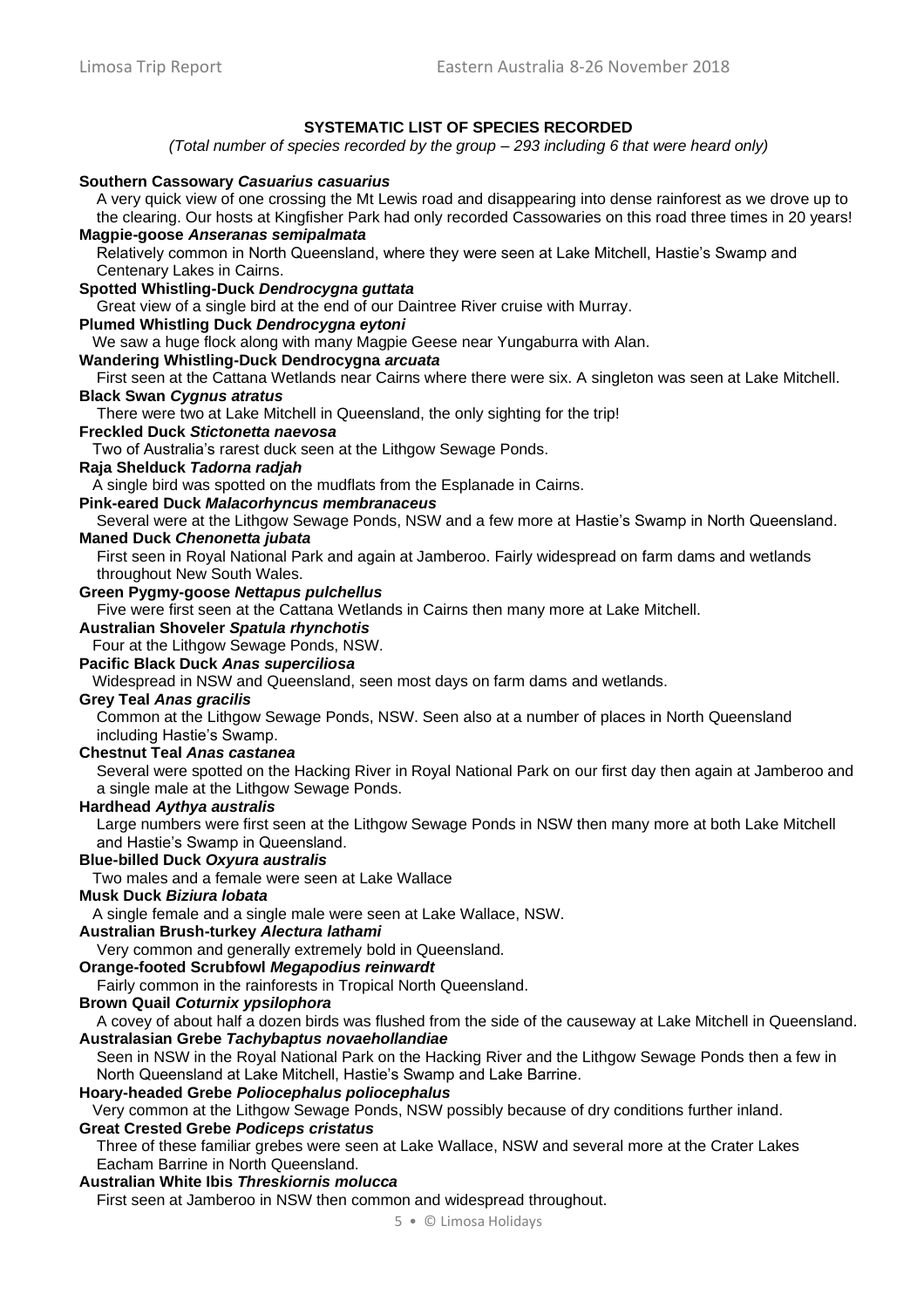### **Straw-necked Ibis** *Threskiornis spinicollis*

Seen in small numbers in both NSW and North Queensland usually feeding in paddocks.

**Glossy Ibis** *Plegadis falcinellus* 

A couple seen at Lake Mitchell, North Queensland.

### **Royal Spoonbill** *Platalea regia*

A group of three was spotted in the Centenary Lakes in Cairns and a larger group at Hastie's Swamp.

#### **Black Bittern** *Dupetor flavicollis*

At least five individuals flushed as we made our way along the Daintree River on our cruise with Murray.

### **Striated Heron** *Butorides striata*

We first saw one on the very busy Cairns Wharf as we were about to embark on our Great Barrier Reef cruise. Another was seen later at Centenary Lakes and two more on the Daintree River with Murray.

### **Eastern Cattle Egret** *Bubulcus coromandus*

Fairly widespread throughout North Queensland.

### **White-necked Heron** *Ardea pacifica*

One of these stately birds was first seen by a farm dam in the Capertee Valley and our only other sighting was of two birds at Hastie's Swamp in North Queensland.

#### **Great Egret** *Ardea alba*

One was seen distantly on the far side of Lake Wallace in NSW. Several others were seen at various locations in North Queensland, particularly at Hastie's Swamp

### **Intermediate Egret** *Egretta intermedia*

First seen at Centenary Lakes, Cairns but also at Lake Mitchell and Hastie's Swamp.

### **White-faced Heron** *Egretta novaehollandiae*

Fairly widespread in both NSW and North Queensland but typically as individuals.

#### **Little Egret** *Egretta garzetta*

A single bird was seen at Lake Tinaroo perched in a tree!

### **Australian Pelican** *Pelecanus conspicillatus*

Two were first seen at the Cattana Wetlands then other pairs at Lake Mitchell and Hastie's Swamp. Another was spotted at Lake Barrine.

#### **Great Frigatebird** *Fregata minor*

At least two females were seen on Michaelmas Cay.

#### **Brown Booby** *Sula leucogaster*

Common on Michaelmas Cay and breeding with several fluffy white chicks present.

### **Little Pied Cormorant** *Phalacrocorax melanoleucos*

First seen at Royal National Park, then reasonably common throughout the rest of the tour.

#### **Little Black Cormorant** *Phalacrocorax sulcirostris*

First seen at Royal National Park on our first morning In North Queensland there were a few sightings of small numbers at Lakes Mitchell, Eacham and Barrine.

#### **Australian Pied Cormorant** *Phalacrocorax varius*

Single birds were seen near Botany Bay in NSW and at Lake Mitchell in North Queensland.

### **Great Cormorant** *Phalacrocorax carbo*

One of these most familiar of cormorants was seen at Lake Wallace in NSW and a couple more at Lake Barrine in North Queensland.

#### **Australasian Darter** *Anhinga novaehollandiae*

Individuals or pairs seen at a number of locations in both NSW Queensland, including Royal National Park the Daintree River, Lake Mitchell and Hastie's Swamp.

#### **Eastern Osprey** *Pandion cristatus*

Great views of three birds seen from Redden Island as they flew over the Barron River.

#### **Black-shouldered Kite** *Elanus axillaris*

Individuals were seen at a number of places including Jamberoo and Glen Davis. A pair was also seen at Maryfarms in North Queensland where we looking for bustards.

#### **Wedge-tailed Eagle** *Aquila audax*

One was seen feeding on a carcase near Malanda, North Queensland while we were out with local guide Alan. **Black Kite** *Milvus migrans* 

Relatively common in North Queensland, particularly near Daintree and in the Tablelands.

### **Whistling Kite** *Haliastur sphenurus*

Just two records this year, both in North Queensland, one at Lake Mitchell and the other at Malanda. **White-bellied Sea Eagle** *Haliaeetus leucogaster*

A single bird was seen very briefly by some at Lake Tinaroo before it disappeared behind a tree line. **Australian Bustard** *Ardeotis australis* 

At least eight individuals were seen in fields and along the roadside at Maryfarms, north Queensland. **Buff-banded Rail** *Gallirallus philippensis*

A single bird was seen foraging on a sandbank in Bushy Creek at Kingfisher Park.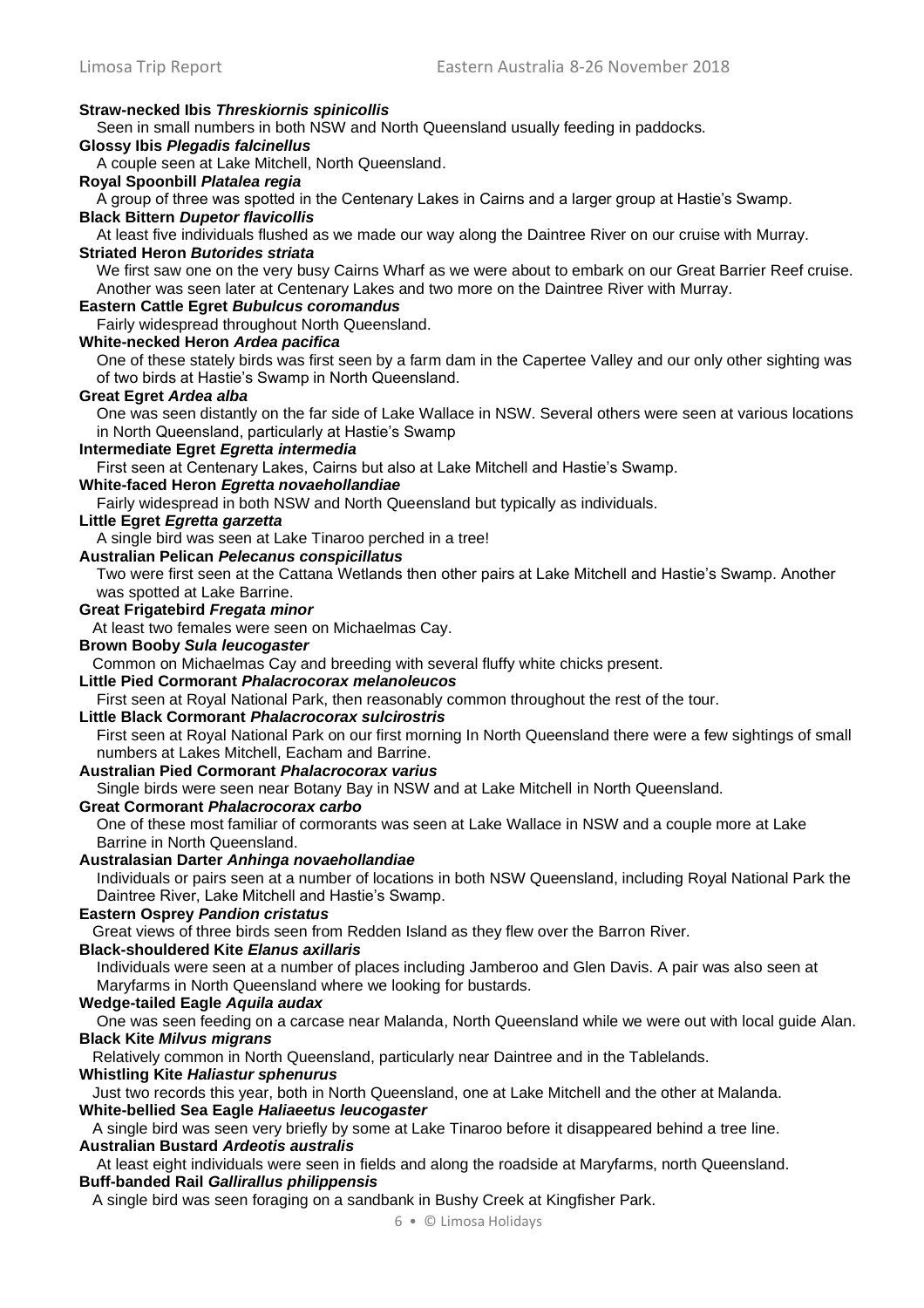### **Red-necked Crake** *Rallina tricolor*

Having staked out the "crake pond" without success in the late afternoon, a single bird scurried across the lawn outside our rooms at Kingfisher Park next morning giving very brief views for those lucky enough to be watching at the time!

### **Australasian Swamphen** *Porphyrio melanotus*

Several of these gallinules were first seen in Royal National Park on our first day. Others were seen later in larger numbers at Lake Wallace in NSW and by Hastie's Swamp in North Queensland.

#### **Dusky Moorhen** *Gallinula tenebrosa*

First seen in Royal National Park where they were plentiful on our first day. They were also quite common at Lake Wallace.

#### **Eurasian Coot** *Fulica atra*

Fairly common in Royal National Park and at Lake Wallace in NSW and also seen at Lake Mitchell, Hastie's Swamp and Lake Barrine in Queensland.

#### **Sarus Crane** *Grus antigone*

A pair was seen feeding in a field near Chewko after we left Granite Gorge in North Queensland. Several others were seen around the Atherton Tablelands on our day out with local guide Alan.

#### **Brolga** *Grus rubicunda*

Due to the drought only a single bird was seen this year, at Hastie's Swamp.

#### **Red-chested Button-quail** *Turnix pyrrhothorax*

A group of four button-quail flushed from the side of the road at Maryfarms and disappeared into long grass. Based on size, location, habitat and behaviour they were identified as Red-chested.

### **Bush Stone-curlew** *Burhinus grallarius*

Five or six of these statuesque birds were seen at the Centenary Lakes in Cairns.

**Pied Oystercatcher** *Haematopus longirostris*

### A single bird was seen at Cairns Esplanade.

### **Pied Stilt** *Himantopus leucocephalus*

Several seen foraging on the mudflats at Hastie's Swamp in North Queensland.

#### **Masked Lapwing** *Vanellus miles*

Very common, seen almost every day, either the northern subspecies in Queensland or the southern in NSW. **Red-kneed Dotterel** *Erythrogonys cinctus*

#### Five or six seen foraging at Hastie's Swamp.

**Red-capped Plover** *Charadrius ruficapillus*

Two of these endemic Australian shorebirds were seen on the Cairns mudflats from the Esplanade.

#### **Lesser Sand Plover** *Charadrius mongolus*

A flock of nine or so were feeding on the Cairns mudflats.

#### **Black-fronted Dotterel** *Elseyornis melanops*

A single bird was first seen feeding close to the mangroves on the Cairns Foreshore and several more were also seen from the Esplanade later.

#### **Comb-crested Jacana** *Irediparra gallinacea*

At least three of these lily-trotting specialists were first seen at the Cattana Wetlands near Cairns in North Queensland. They were also very common at Lake Mitchell.

### **Whimbrel** *Numenius phaeopus*

Two seen on the Cairns Foreshore.

### **Far Eastern Curlew** *Numenius madagascariensis*

Three seen foraging on the mudflats by the Cairns Esplanade.

### **Bar-tailed Godwit** *Limosa lapponica*

Common along the Cairns foreshore.

#### **Ruddy Turnstone** *Arenaria interpres*

Seemingly common on Michaelmas Cay where we saw at least nine.

#### **Great Knot** *Calidris tenuirostris*

Several of these migratory waders were seen at the Cairns foreshore.

#### **Sharp-tailed Sandpiper** *Calidris acuminata*

We saw at least ten of these trans-equatorial migrants feeding busily from the Cairns Esplanade.

#### **Curlew Sandpiper** *Calidris ferruginea*

Several were seen feeding with other shorebirds on the Cairns Foreshore.

#### **Red-necked Stint** *Calidris ruficollis*

A flock of 12 or so was observed on the Cairns foreshore.

### **Terek Sandpiper** *Xenus cinereus*

Two, possibly three seen busily foraging on the Cairns foreshore.

### **Common Sandpiper** *Actitis hypoleucos*

One or two were seen at Centenary Lakes in Cairns and another was seen later at Hastie's Swamp.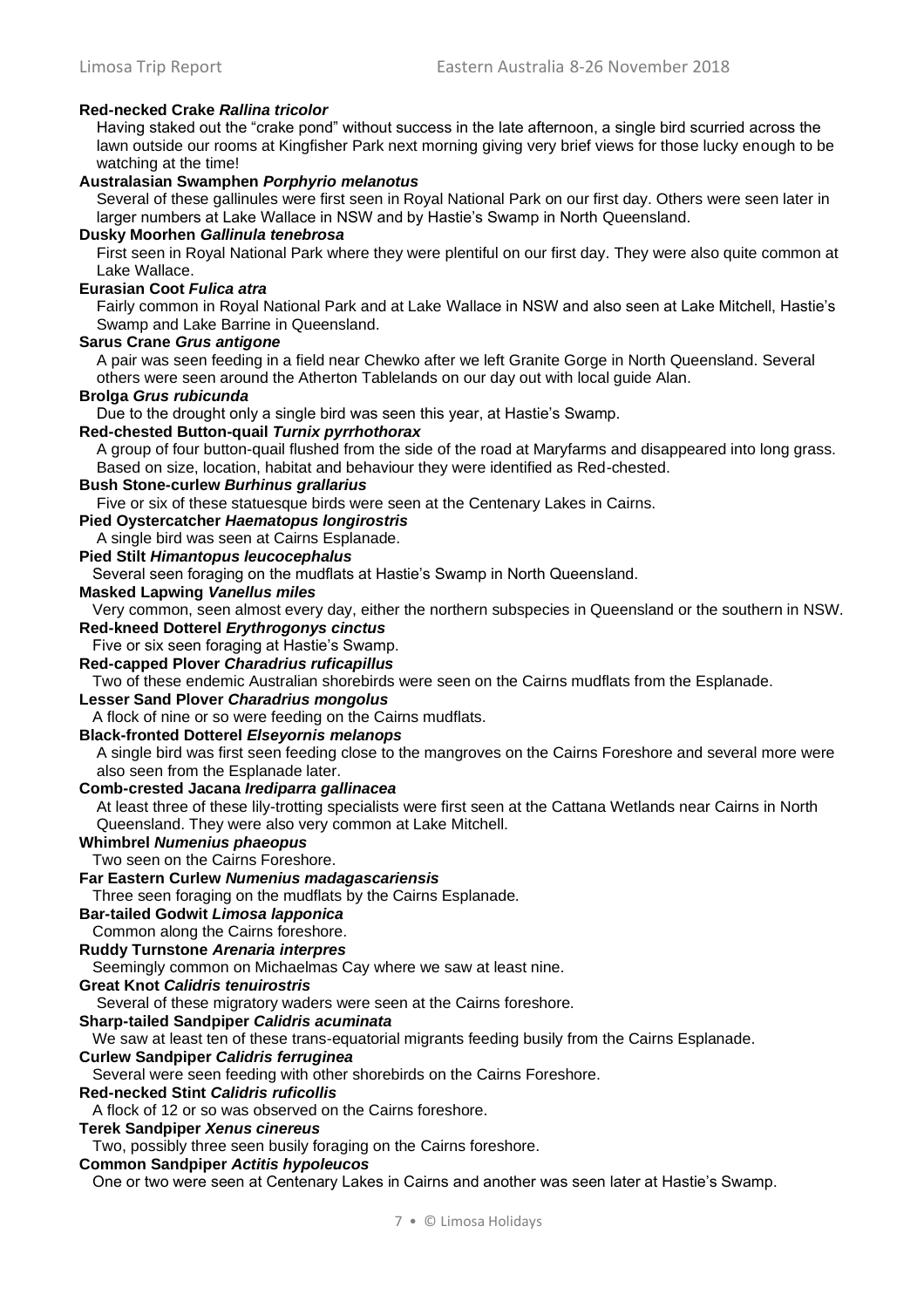**Grey-tailed Tattler** *Heteroscelus brevipes*  There were at least four seen on the Cairns foreshore. **Marsh Sandpiper** *Tringa stagnatilis* A single bird was spotted for us by Alan at Hastie's Swamp. **Common Greenshank** *Tringa nebularia* A single bird was seen from the Esplanade in Cairns. **Brown Noddy** *Anous stolidus*  Possibly hundreds on Michaelmas Cay. **Black Noddy** *Anous minutus* Maybe as many as four birds were seen perching on the semi-submersible as we arrived at Michaelmas Cay. **Silver Gull** *Larus novaehollandiae*  Australia's commonest gull, seen often in Cairns and around Sydney. **Gull-billed Tern** *Gelochelidon nilotica*  One seen on the mudflats at the Cairns Esplanade. **Caspian Tern** *Sterna caspia*  One seen flying over Redden Island. **Greater Crested Tern** *Sterna bergii*  Common at Michaelmas Cay and Cairns. **Lesser Crested Tern** *Sterna bengalensis*  Very common on Michaelmas Cay. **Little Tern** *Sternula albifrons*  A couple were from the boat on our Great Barrier Reef cruise. **Bridled Tern***Onychoprion anaethetus* There were several perched on mooring and marker buoys at Michaelmas Cay and also on the Cay itself. **Sooty Tern Onychoprion** *fuscata*  Very common and breeding on Michaelmas Cay. **Black-naped Tern***Sterna sumatrana* Several were seen flying as we made our way out to Michaelmas Cay from Cairns. **Whiskered Tern** *Chlidonias hybrida* At least six of these freshwater terns were seen feeding over Lake Tinaroo in the Atherton Tablelands. **Feral Rock Dove** *Columba livia*  The familiar feral pigeon seen in cities such as Katoomba and Cairns. **White-headed Pigeon** *Columba leucomela*  A single bird was seen on both mornings at Jamberoo in NSW. **Spotted Dove** *Streptopelia chinensis*  Introduced dove first seen in Jamberoo, NSW then in Cairns in North Queensland. **Brown Cuckoo-dove** *Macropygia amboinensis*  Two were seen firstly at Kingfisher Park and another pair at Mt Lewis. Others were seen later at Chambers Rainforest Wildlife Lodges and at O'Reilly's. **Pacific Emerald Dove** *Chalcophaps longirostris*  Often shy but individuals were seen at a number of places in North Queensland particularly Kingfisher Park and Chambers. **Common Bronzewing** *Phaps chalcoptera* A pair was seen briefly at Glen Alice in the Capertee Valley as they flew past. **Crested Pigeon** *Ocyphaps lophotes*  Reasonably common in NSW with several around Jamberoo. **Squatter Pigeon** *Geophaps scripta*  Locally common at Granite Gorge. **Wonga Pigeon** *Leucosarcia melanoleuca* Several of these huge pigeons were seen strolling around the grounds at O'Reilly's. **Peaceful Dove** *Geopelia placida*  Common in the Capertee Valley in NSW and North Queensland. **Bar-shouldered Dove** *Geopelia humeralis*  A single bird was first seen feeding along the creek at Jamberoo in NSW. Then seen regularly throughout North Queensland, especially around Cairns. **Wompoo Fruit Dove** *Ptilinopus magnificus*  We had great views of these colourful doves at Kingfisher Park, Mt Lewis and a pair at Chambers. **Superb Fruit Dove** *Ptilinopus superbus* A fleeting view of a single bird in the Daintree National Park as it flew by and vanished. **Rose-crowned Fruit-Dove** *Ptilinopus regina* Fantastic views of a bird next to the mangroves near the Cairns Foreshore. Possibly the same bird gave great views again the next day!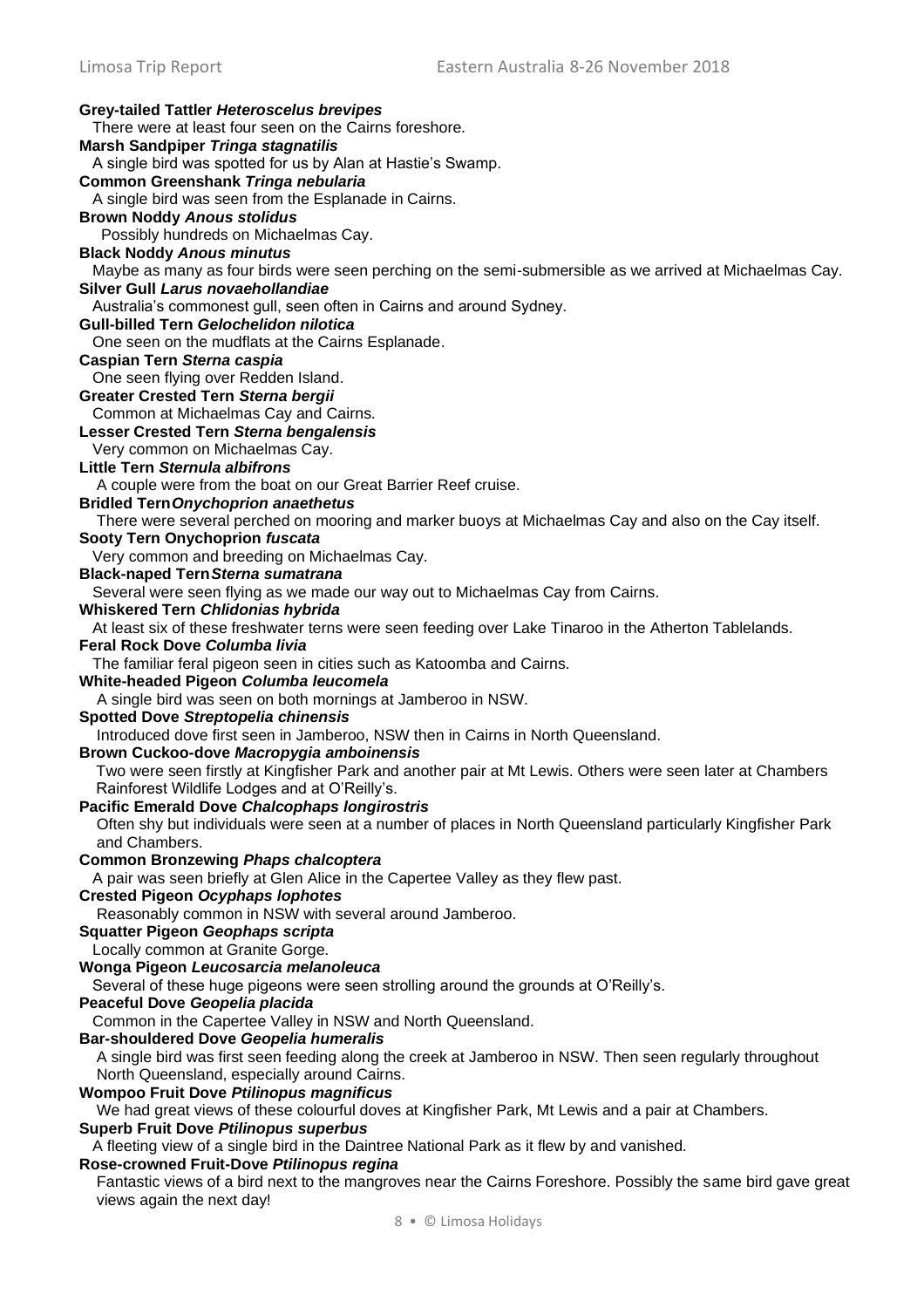#### **Torresian Imperial Pigeon** *Ducula spilorrhoa*  Many seen around Cairns and Daintree. **Topknot Pigeon** *Lopholaimus antarcticus*  Several seen feeding in the park around Jamberoo. Also seen in small numbers at Mt Lewis in North Queensland and at O'Reilly's. **Pheasant Coucal** *Centropus phasianinus*  Just one sighting from the minibus of a single bird as we drove towards Daintree for our morning cruise. **Pacific Koel** *Eudynamys orientalis* A male was seen firstly in Jamberoo near the motel. We also had sightings at Glen Davis in the Capertee Valley and in North Queensland along the Daintree River and at Kingfisher Park. **Channel-billed Cuckoo** *Scythrops novaehollandiae* We first saw three flying over Royal National Park as we were having our lunch. Later we had sightings of ones and twos (also flying over) at a number of places including Blackheath in the Blue Mountains and the Capertee Valley in NSW and on the Atherton Tablelands in North Queensland. **Black-eared Cuckoo** *Chrysococcyx osculans* A first for this tour, one seen on our morning walk before breakfast around Glen Davis with local guide Carol. **Shining Bronze Cuckoo** *Chrysococcyx lucidus*  Great views of a single bird at the Blackheath Rhododendron Gardens in the Blue Mountains. Heard at a number of other places in Queensland but can be frustratingly difficult to see! **Pallid Cuckoo** *Cacomantis pallidus* A single bird was heard calling in the Capertee Valley but couldn't be located. **Fan-tailed Cuckoo** *Cacomantis flabelliformis*  Great close-up views of two individuals at Barren Grounds in NSW. **Brush Cuckoo** *Cacomantis variolosus* A single bird was seen at Redden Island near Cairns. **Lesser Sooty Owl** *Tyto multipunctata* The haunting "falling bomb" call was heard each night at Kingfisher Park! **Eastern Barn Owl** *Tyto javanica* Spotlighting with Alan, we had great views of one bird during our evening session. **Papuan Frogmouth** *Podargus papuensis*  Excellent views of a single bird with a chick on a nest over the Daintree River with Murray. **Tawny Frogmouth** *Podargus strigoides*  At O'Reilly's, local guide Duncan showed us one sitting on a nest with a chick. **Australian Swiftlet** *Aerodramus terraereginae*  Reasonably common over Cairns and the Atherton Tablelands. **Oriental Dollarbird** *Eurystomus orientalis*  Three birds were seen hunting from powerlines on the way to Minnamurra Rainforest near Jamberoo in NSW. We also had several other sightings of single birds on the Atherton Tablelands in North Queensland. **Buff-breasted Paradise Kingfisher** *Tanysiptera sylvia* Fantastic views of these spectacular kingfishers each day at Kingfisher Park where they come to breed in termite mounds. **Laughing Kookaburra** *Dacelo novaeguineae*  Common and widespread, seen nearly every day. **Blue-winged Kookaburra** *Dacelo leachii* A roadside view from the minibus at Mt Carbine of a single bird then we managed to find two more obligingly perched at Lake Mitchell. **Forest Kingfisher** *Todiramphus macleayii*  Several individuals seen around Kingfisher Park and Daintree, usually perched on powerlines. **Torresian Kingfisher** *Todiramphus sordidus*  Heard clearly in the mangroves near the Cairns Esplanade but refused to show! **Sacred Kingfisher** *Todiramphus sanctus*  Individuals were seen at a number of sites in NSW, firstly at Royal National Park along the Hacking River then at the Blackheath Rhododendron Gardens, the Old Ford Reserve in the Megalong Valley and at Glen Davis in the Capertee Valley. **Azure Kingfisher** *Alcedo azurea*  Two individuals flashed across our bows as we made our way along Barratt Creek during our Daintree River cruise with Murray. **Rainbow Bee-eater** *Merops ornatus*  Two or three were first seen in the Capertee Valley with local guide Carol. We also had a couple of sightings in North Queensland. **Nankeen Kestrel** *Falco cenchroides*  There was a pair near Glen Davis hunting from power poles and we were able to watch them from the minibus.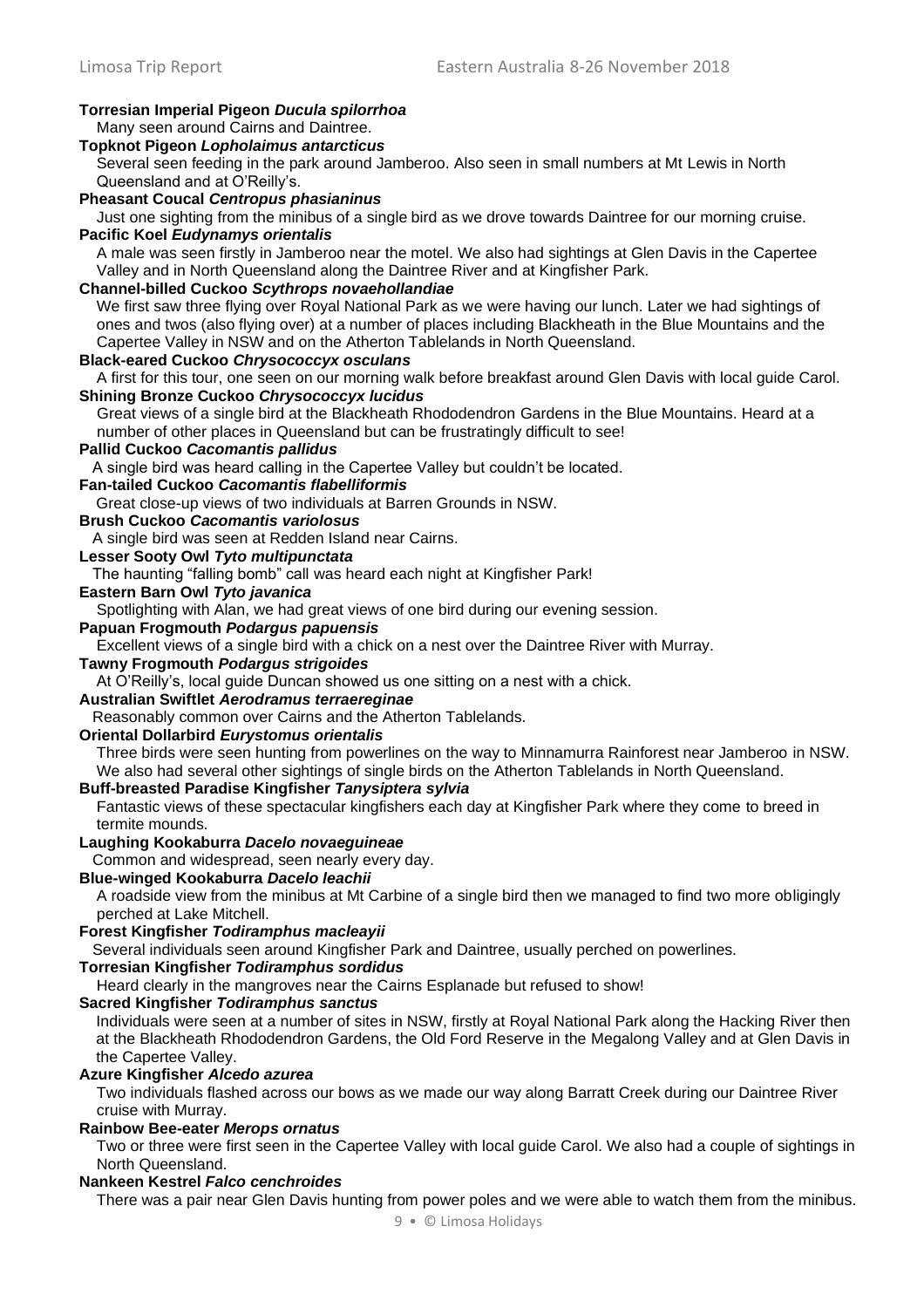#### **Brown Falcon** *Falco berigora*

A single bird was seen from the minibus as we drove through the Capertee Valley,

**Peregrine Falcon** *Falco peregrinus*

A great display by a pair over Luke's Farm at O'Reilly's with local guide Duncan!

### **Red-tailed Black Cockatoo** *Calyptorhynchus banksii*

We first saw a pair flying over the Centenary Lakes at Cairns. Later we had great views of at least ten birds feeding in pine trees at Granite Gorge, the bright red panels in the tails of the males contrasting with the orange barring evident in that of the females.

#### **Yellow-tailed Black-Cockatoo** *Calyptorhyncus funereus*

Good views of a pair at Echo Point, Katoomba where we had walked to view the Three Sisters and magnificent scenery of the Blue Mountains.

#### **Gang-gang Cockatoo** *Callocephalon fimbriatum*

Great views of four birds, two males and two females at Fitzroy Falls.

### **Galah** *Eolophus roseicapilla*

Widespread in NSW.

### **Long-billed Corella** *Cacatua tenuirostris*

Several were seen each day near our motel at Jamberoo either feeding on the ground or in nearby trees.

#### **Little Corella** *Cacatua sanguinea*

First seen at Royal National Park feeding with Sulphur-crested Cockatoos. Common also in the Capertee Valley.

### **Sulphur-crested Cockatoo** *Cacatua galerita*

Very common, recorded nearly every day.

### **Australian King Parrot** *Alisterus scapularis*

Two of these large red and green parrots were first seen at Royal National Park. Others were later spotted at Jamberoo where they were squabbling at a feeding tray in a local back garden. Very common and very tame at O'Reilly's however!

### **Red-winged Parrot** *Aprosmictus erythropterus*

Two birds were spotted flying away at the Mt Molloy School.

#### **Red-rumped Parrot** *Psephotus haematonotus*

Fairly common in the Capertee Valley.

### **Crimson Rosella** *Platycercus elegans*

A very common parrot both in the Blue Mountains and at O'Reilly's.

### **Pale-headed Rosella** *Platycercus adscitus*

We had searched in vain with local guide Duncan for this species earlier but two were spotted briefly flying off with their Crimson cousins as we left O'Reilly's on our way to Brisbane airport on our final morning.

#### **Eastern Rosella** *Platycercus eximius*

One was first seen at Jamberoo. Later with Carol we saw several at Lake Wallace and in the Capertee Valley **Eastern Ground Parrot** *Pezoporus wallicus*

We heard the beautiful chiming call of at least two of these secretive parrots when we ventured back to Barren Grounds after dinner one night. One seemed quite close.

### **Turquoise Parrot** *Neophema pulchella*

Brief views of a single bird near Glen Davis on our pre-breakfast walk with local guide Carol.

### **Little Lorikeet** *Parvipsitta pusilla*

Great views of at least twenty of these tiny parrots feeding in flowering eucalypts in the Capertee Valley on our day out with Carol.

#### **Rainbow Lorikeet** *Trichoglossus haematodus*

Common, recorded most days.

#### **Scaly-breasted Lorikeet** *Trichoglossus chlorolepidotus*

After seeing several fly overhead on a few occasions, some were eventually seen well as they fed noisily on blossom at Redden Island near Cairns.

#### **Musk Lorikeet** *Glossopsitta concinna*

Two seen feeding in flowering eucalypts with Little Lorikeets in the Capertee Valley, NSW.

### **Double-eyed Fig Parrot** *Cyclopsitta diophthalma*

Good views firstly of a female bird perched at the Cattana Wetlands near Cairns. Later we say a male at Lake Eacham with local guide Alan.

#### **Noisy Pitta** *Pitta versicolor*

A single bird was seen twice at Kingfisher Park, as it flew back and forth across the entrance track.

#### **Albert's Lyrebird** *Menura alberti*

Very brief view for some of a male crossing one of the trails at O'Reilly's.

#### **Superb Lyrebird** *Menura novaehollandiae*

Seen on four successive days, firstly at the Minnamurra Rainforest where we watched a female feeding on the forest floor. Other sightings were of a magnificent male practising his repertoire at Fitzroy Falls, a single bird at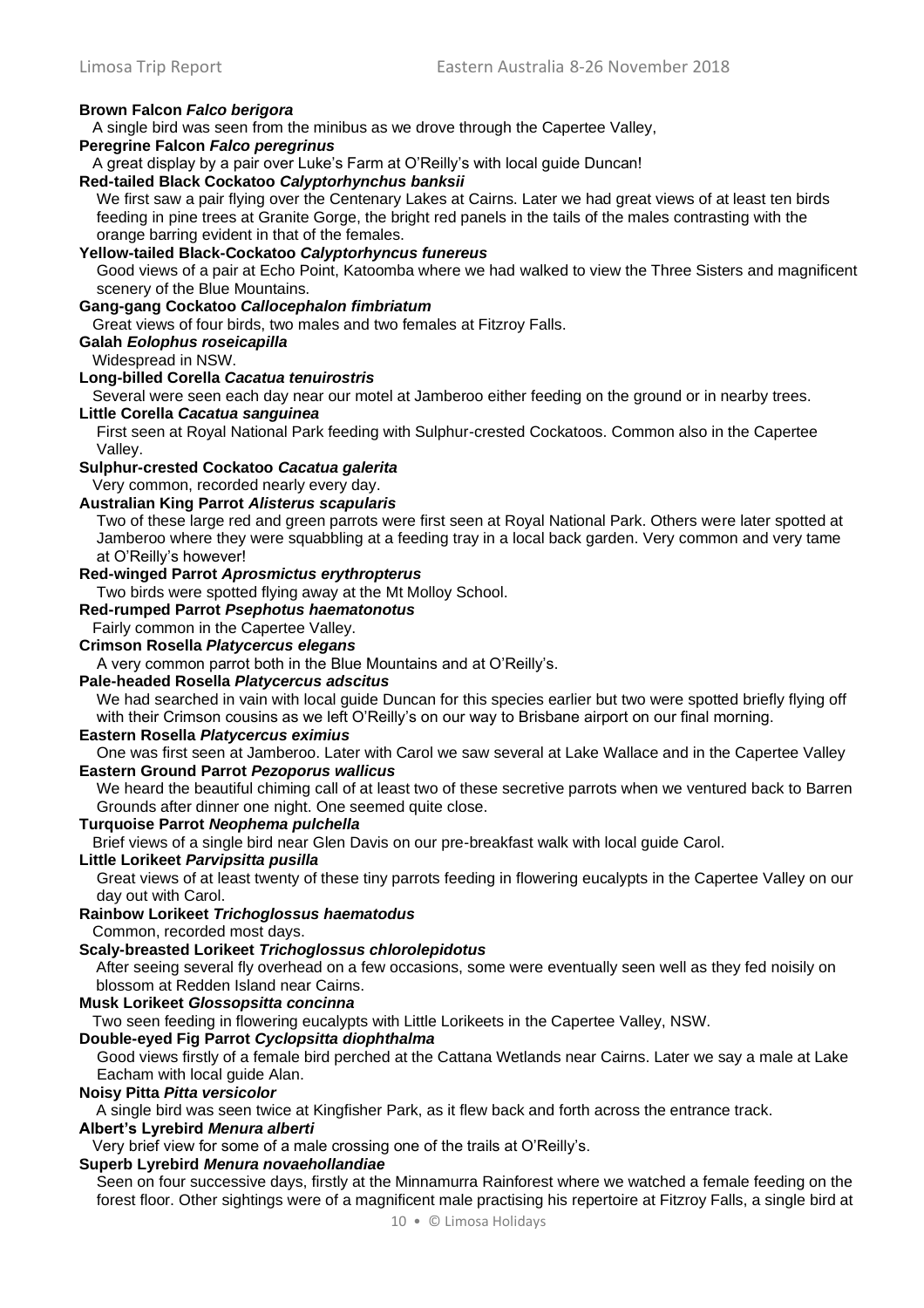near the Three Sisters Lookout at Echo Point and even one behind the Lithgow Sewage Ponds as we were scoping ducks!

### **Green Catbird** *Ailuroedus crassirostris*

Heard often along the Python Rock Track and the Boardwalk at O'Reilly's.

### **Spotted Catbird** *Ailuroedus maculosus*

Seen commonly around Chambers Rainforest Lodges where some came to take fruit put out on our balconies. **Tooth-billed Bowerbird** *Scenopoeetes dentirostris* 

Good views of a calling male near his scruffy bower at Mt Lewis, where we heard several others as well. Great views also at Lake Barrine where one male had his bower quite close to the walk trail.

#### **Golden Bowerbird** *Prionodura newtoniana*

Excellent views of this rainforest gem with Alan at an undisclosed site.

### **Regent Bowerbird** *Sericulus chrysocephalus*

The emblem of O'Reilly's and a regular visitor to the feeders.

### **Satin Bowerbird** *Ptilonorhynchus violaceus*

Numerous sightings in Jamberoo and the Blue Mountains in NSW and at O'Reilly's in Queensland.

#### **Great Bowerbird** *Chlamydera nuchalis*

A bird was seen within the grounds of the Mt Molloy School, but the old bower from last year appeared not be in use. Another bird was seen later at Granite Gorge.

#### **White-throated Treecreeper** *Cormobates leucophaea*

Seen firstly in Royal National Park on our first day then on a number of occasions subsequently in the Blue Mountains, the Megalong Valley and Capertee Valley.

#### **Red-browed Treecreeper** *Climacteris erythrops*

Great views of a single bird at O'Reilly's with local guide Duncan.

### **Brown Treecreeper** *Climacteris picumnus*

Seen commonly in the Capertee Valley and around Glen Davis.

### **Lovely Fairywren** *Malurus amabilis*

Excellent views of a male and female together at Redden Island near Cairns.

#### **Variegated Fairywren***Malurus lamberti*

At least two birds, including both male and female, were seen at our first stop in Royal National Park, NSW. They were also spotted on our morning out with local guide Duncan at O'Reilly's.

#### **Superb Fairywren** *Malurus cyaneus*

Two brilliant males with their partners were first seen in Royal National Park. Later we came across more by the Lithgow Sewage Ponds and also at Glen Davis. They were also common at O'Reilly's.

#### **Red-backed Fairywren** *Malurus melanocephalus*

Great views of our fourth and final species of fairywren at Maryfarms, where we watched several birds, both male and female, at close quarters. A male was also seen during our morning out with Duncan at O'Reilly's.

#### **Dusky Myzomela** *Myzomela obscura*

Two were first seen at Redden Island just north of Cairns then almost daily from then on in North Queensland, particularly in the flowering Grevilleas around Kingfisher Park.

#### **Scarlet Myzomela** *Myzomela sanguinolenta*

Single males were seen on three separate occasions, at Kingfisher Park, then at Lake Eacham with local guide Alan and again at O'Reilly's with local guide Duncan.

### **Eastern Spinebill** *Acanthorhynchus tenuirostris*

Seen firstly at Jamberoo but relatively common around the Blue Mountains and at O'Reilly's.

#### **Brown Honeyeater** *Lichmera indistincta*

Three or four of these plain yet very loud honeyeaters were seen along the Cairns Esplanade.

### **New Holland Honeyeater** *Phylidonyris novaehollandiae*

The common honeyeater of southern Australia, seen often at Royal National Park, Jamberoo and particularly at the Blackheath Rhododendron Gardens in the Blue Mountains.

#### **Macleay's Honeyeater** *Xanthotis macleayanus*

Common Tablelands endemic around Kingfisher Park and at Chambers Rainforest Wildlife Lodges.

#### **Little Friarbird** *Philemon citreogularis*

Several were seen moving quickly through vegetation along the causeway at Lake Mitchell.

#### **Helmeted Friarbird** *Philemon buceroides*

First seen in flowering trees along the Cairns Esplanade then more of these noisy honeyeaters were seen at Redden Island and during our morning cruise on the Daintree River with Murray.

#### **Noisy Friarbird** *Philemon corniculatus*

Seen most days in NSW firstly at Jamberoo then particularly common at Old Ford Reserve in the Megalong Valley in flowering eucalypts. Also quite common in Queensland at Mt Lewis and Granite Gorge.

### **Blue-faced Honeyeater** *Entomyzon cyanotis*

A couple spotted at Maryfarms in North Queensland where we were looking for bustards.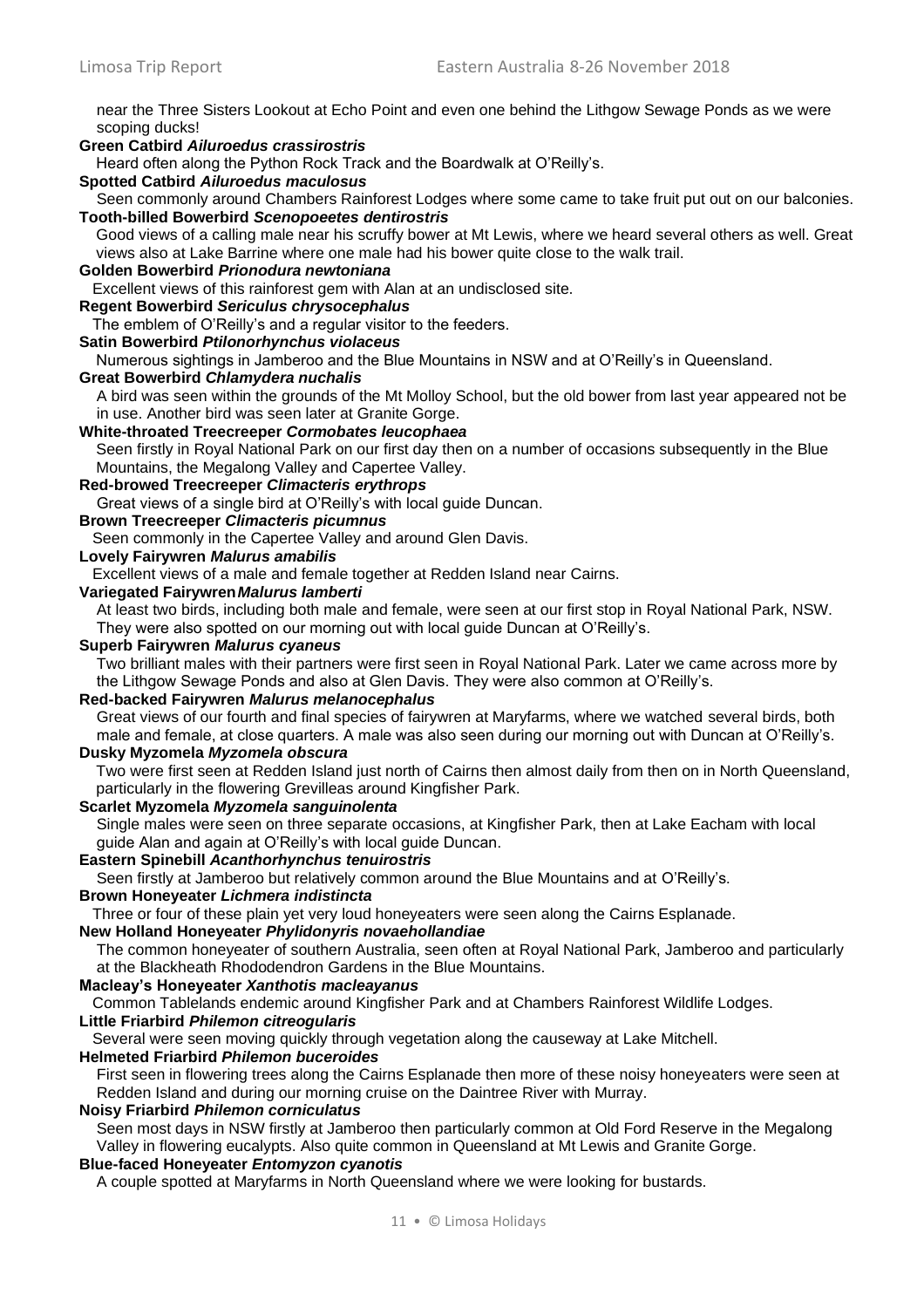Limosa Trip Report Eastern Australia 8-26 November 2018 **Brown-headed Honeyeater** *Melithreptus brevirostris* Several were seen at the Old Ford Reserve in the Megalong Valley. **White-throated Honeyeater** *Melithreptus albogularis* Three were seen feeding on blossom at Kingfisher Park. **White-naped Honeyeater** *Melithreptus lunatus* Two birds were finally seen as they fed high in a eucalypt tree at O'Reilly's, while we were out with Duncan. **White-eared Honeyeater** *Nesoptilotis leucotis* Two or three seen well at the Old Ford Reserve in the Megalong Valley, NSW. **Brown-backed Honeyeater** *Ramsayornis modestus*  Several of these migratory honeyeaters were seen at the Cairns Centenary Lakes, some building their pendulous hanging nests. Murray showed us several more on our morning cruise on the Daintree River **Little Wattlebird** *Anthochaera chrysoptera*  Very common in the park at Jamberoo and around the Blue Mountains. **Red Wattlebird** *Anthochaera carunculata*  Common in NSW, seen often in the Blue Mountains and the Capertee Valley. **Bridled Honeyeater** *Bolemoreus frenatus* A couple were seen at Mt Lewis, one particularly well in the clearing where the minibus was parked. **Yellow-faced Honeyeater** *Caligavis chrysops*  Fairly common in NSW at the Royal National Park and again at the Old Ford Reserve in the Megalong Valley. Also seen in small numbers at Kingfisher Park. **Yellow-tufted Honeyeater** *Lichenostomus melanops* Hard to find this year because of the drought but one was spotted briefly at local guide Carol's bush block in the Capertee Valley. **Bell Miner** *Manorina melanophrys*  Near O'Reilly's, local guide Duncan took us to a colony of these amazing sounding honeyeaters where we had great views. Previously on the trip we had heard other colonies far below us at lookouts in the Blue Mountains. **Noisy Miner** *Manorina melanocephala*  Very common in NSW. **Yellow Honeyeater** *Stomiopera flava*  Two or three birds were seen along the causeway at Lake Mitchell in North Queensland. **Varied Honeyeater** *Gavicalis versicolor* Locally common alongside the mangroves and in trees near the Esplanade in Cairns. **Fuscous Honeyeater** *Ptilotula fuscus*  A few were seen around Carol's block in the Capertee Valley. **White-plumed Honeyeater** *Ptilotula penicillatus*  Very common in the Capertee Valley. **Graceful Honeyeater** *Meliphaga gracilis*  Several seen at Kingfisher Park, distinguishable from the similar Yellow-spotted by their clicking call and proportionately longer bill. **Yellow-spotted Honeyeater** *Meliphaga notata* Many seen at Kingfisher Park and Mt Lewis. **Lewin's Honeyeater** *Meliphaga lewinii*  In NSW seen firstly at Royal National Park and Minnamurra. Very common on both the Atherton Tablelands and at O'Reilly's in Queensland. **Spotted Pardalote** *Pardalotus punctatus* Heard several times in the Royal National Park but we finally saw a male at Echo Point near Katoomba. Others were seen subsequently at Evans Lookout, Blackheath Rhododendron Gardens at a nest hollow and the Old Ford Reserve, all in NSW. **Chestnut-rumped Heathwren** *Calamanthus pyrrhopygius* Another first for this tour, a single bird was heard by Carol then seen by all at Glen Davis on our morning walk. **Fernwren** *Oreoscopus gutturalis* A single bird was seen briefly as it foraged with a party of Chowchillas at Mt Lewis. **White-browed Scrubwren** *Sericornis frontalis*  Seen firstly at Barren Grounds then again at Minnamurra Rainforest where it appeared to be quite common. Also very common and amazingly tame at O'Reilly's! **Yellow-throated Scrubwren** *Sericornis citreogularis*  First seen at Mt Lewis in North Queensland then along the Boardwalk and various other trails at O'Reilly's. **Large-billed Scrubwren** *Sericornis magnirostra*  Common in rainforest in North Queensland then several more were seen at O'Reilly's. **Weebill** *Smicrornis brevirostris* Several of Australia's smallest bird were seen on our day out with Carol in the Capertee Valley in NSW.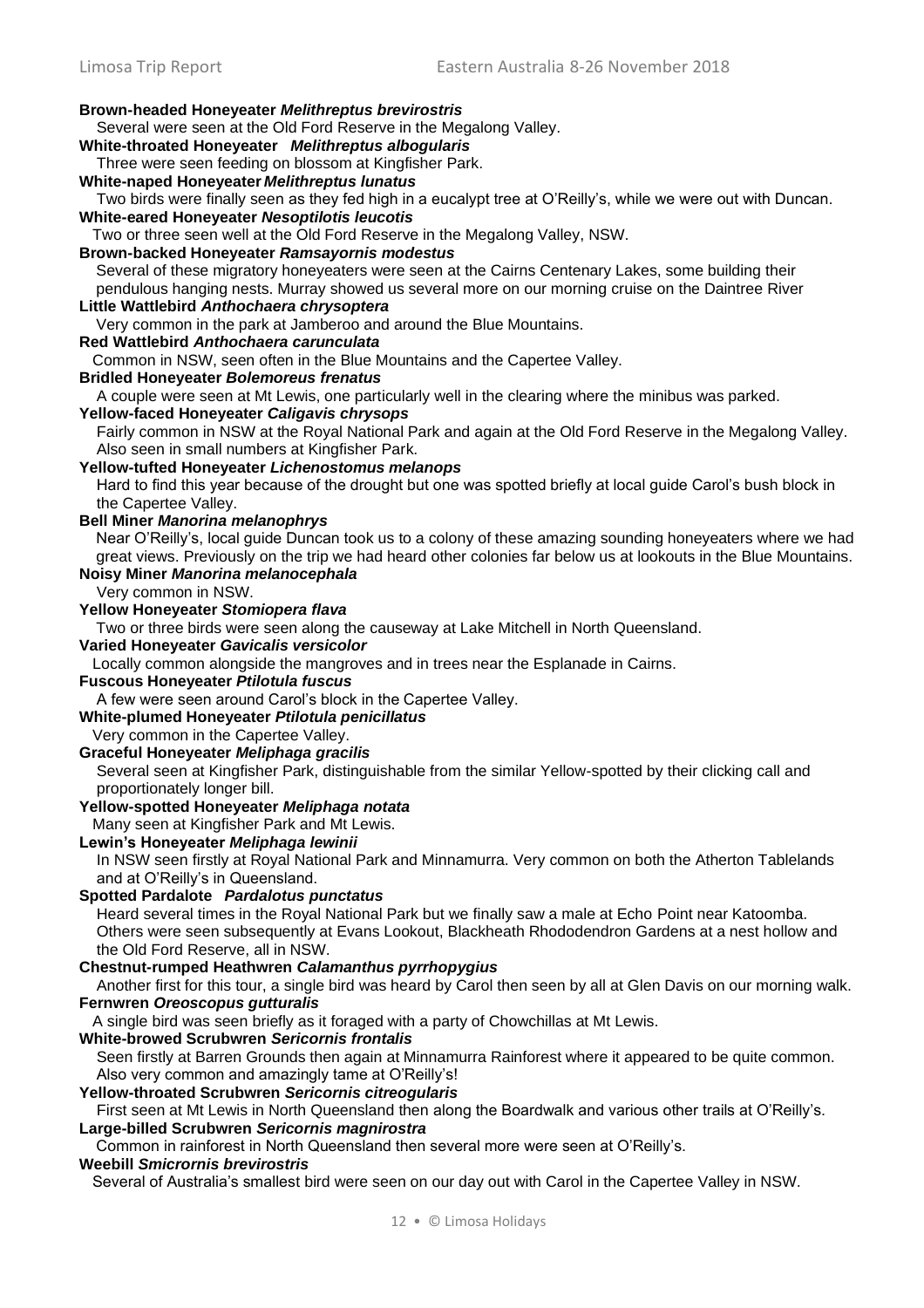### **Brown Gerygone** *Gerygone mouki*

Many seen foraging in rainforest in NSW at Minnamurra in NSW. Common also at O'Reilly's in Queensland. **Large-billed Gerygone** *Gerygone magnirostris* 

Many were seen along the Daintree River on our morning cruise with Murray, where they were building their hanging nests over the water. We also saw one at Cairns' Centenary Lakes.

#### **White-throated Gerygone** *Gerygone olivacea*

A single male with its obvious white throat was seen at the Old Ford Reserve in the Megalong Valley while another called nearby.

#### **Mountain Thornbill** *Acanthiza katherina*

One of these Tablelands endemics was spotted at Mt Lewis, high up in the canopy.

### **Brown Thornbill** *Acanthiza pusilla*

Common in the Blue Mountains and also at O'Reilly's.

### **Yellow-rumped Thornbill** *Acanthiza chrysorrhoa*

A pair was seen nest building while we were having lunch at the Megalong Valley Tearooms. Also seen in vegetation around the Lithgow Sewage Ponds.

#### **Yellow Thornbill** *Acanthiza nana*

A couple were seen feeding in a Casuarina in Jamberoo one morning.

#### **Striated Thornbill** *Acanthiza lineata*

Fairly common in the Royal National Park and at Barren Grounds and Fitzroy Falls where we saw them foraging in eucalypt canopies. Also at O'Reilly's.

### **White-browed babbler** *Pomatostomus superciliosus*

A small party seen around Glen Davis on our prebreakfast walk.

### **Australian Logrunner** *Orthonyx temminckii*

Excellent views of these busy forest floor foragers each day at O'Reilly's, the white-throated males and orange-throated females.

#### **Chowchilla** *Orthonyx spaldingii*

Great close-up views of two separate parties at Mt Lewis including one obviously young bird.

### **Eastern Whipbird** *Psophodes olivaceus*

Two were seen well at Fitzroy Falls in the carpark! Great views also at Chambers and O'Reilly's where they are incredibly tame.

#### **Yellow-breasted Boatbill** *Machaerirhynchus flaviventer*

A single bird was seen low in the canopy briefly by some at Kingfisher Park by Bushy Creek. Brief views again at Lake Barrine – always a difficult bird to get good views of as it forages high in the rainforest canopy!

### **White-breasted Woodswallow** *Artamus leucorynchus*

Fairly common around Cairns and the Atherton Tablelands.

#### **Masked Woodswallow** *Artamus personatus*

Associating with the more numerous White-browed Woodswallows in mixed flocks in the Capertee Valley. **White-browed Woodswallow** *Artamus superciliosus*

Very common in the Capertee Valley, often in mixed flocks with a few Masked Woodswallows.

### **Dusky Woodswallow** *Artamus cyanopterus*

Several birds seen in the Capertee Valley, NSW.

### **Black Butcherbird** *Cracticus quoyi*

Seen well at the Centenary Lakes in Cairns and again at Chambers Rainforest Wildlife Lodges.

### **Australian Magpie** *Gymnorhina tibicen*

Reasonably common throughout the more open areas of NSW and Queensland.

### **Grey Butcherbird** *Cracticus torquatus*

First seen in the Capertee Valley then again but with better views with Duncan at O'Reilly's while we were looking at a Tawny Frogmouth on its nest.

### **Pied Butcherbird** *Cracticus nigrogularis*

One was seen well at Granite Gorge and another at O'Reilly's.

### **Pied Currawong** *Strepera graculina*

Very common throughout NSW and at O'Reilly's.

### **Black-faced Cuckooshrike** *Coracina novaehollandiae*

One seen at Royal National Park then a few sightings of individuals most days in NSW and North Queensland. **Barred Cuckooshrike** *Coracina lineata*

### Good views of a single bird at Chambers, perched high on a dead branch over the guest house.

### **White-bellied Cuckooshrike** *Coracina papuensis*

A couple were first seen in the Capertee Valley with local guide Carol. Other single birds were seen at a number of locations around the Tablelands in North Queensland.

### **Common Cicadabird** *Coracina tenuirostris*

A single bird was spotted by Christian at Barren Grounds after we were alerted by its insect-like call. Others were heard distantly on a number of occasions in North Queensland.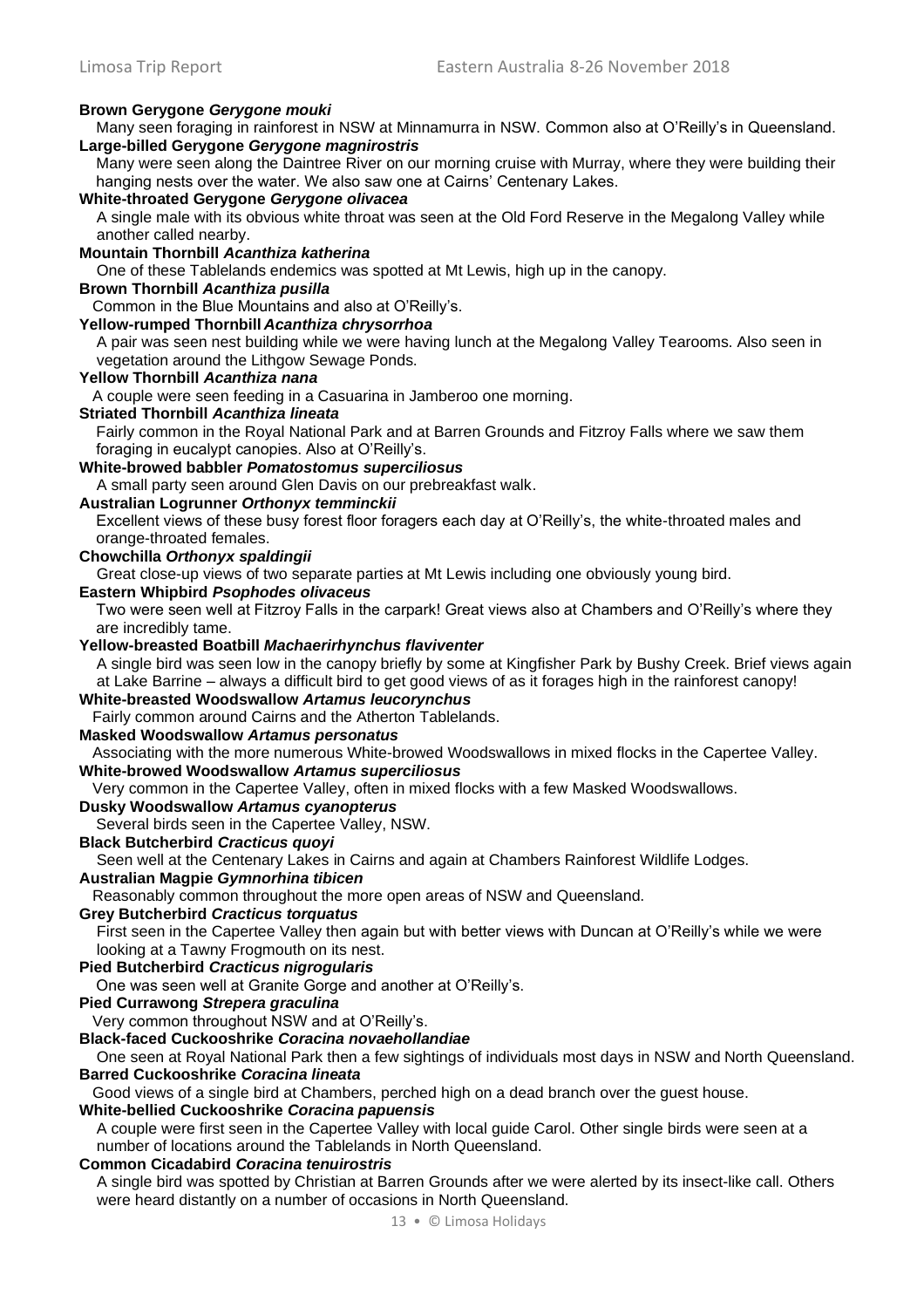### **White-winged Triller** *Lalage tricolor*

A pair was spotted in the Capertee Valley in NSW. Later on a female was seen foraging along the causeway at Lake Mitchell and a male at Lake Tinaroo on our day out with local guide Alan, both in North Queensland

## **Varied Triller** *Lalage leucomela*

Two were first seen at Cairns near the Esplanade then another pair at Redden Island appeared while we were watching a pair of Lovely Fairywrens.

#### **Crested Shrike-tit** *Falcunculus frontatus*

Great views of a single bird at Glen Davis on our morning walk with local guide Carol.

#### **Australian Golden Whistler** *Pachycephala pectoralis*

Both a male and female were first seen in Royal National Park. Further sightings were in both NSW and North Queensland and also at O'Reilly's.

### **Rufous Whistler** *Pachycephala rufiventris*

Seen frequently in NSW, firstly in Royal National Park. Common at Barren Grounds and the Capertee Valley. **Bower's Shrikethrush** *Colluricincla boweri*

Good views of a couple of these Tablelands endemics at Mt Lewis. Seen again also at the Curtain Fig Tree and Lake Barrine.

#### **Little Shrikethrush Colluricincla** *megarhyncha*

Individuals seen at Kingfisher Park especially around the orchard.

#### **Grey Shrikethrush** *Colluricincla harmonica*

Individuals seen at Barren Grounds and Blackheath Rhododendron Gardens in NSW and also at O'Reilly's. **Australasian Figbird** *Sphecotheres vieilloti* 

#### Common throughout north Queensland.

**Olive-backed Oriole** *Oriolus sagittatus* 

Several individuals seen at a number of places in NSW including Royal National Park, Jamberoo and the Old Ford Reserve in the Megalong Valley.

#### **Green Oriole** *Oriolus flavocinctus*

Fairly common around Cairns including at the Esplanade and along the Daintree River on our cruise.

#### **Spangled Drongo** *Dicrurus bracteatus*

One or two were first seen at Centenary Lakes and Cattana Wetlands and also around Chambers and at O'Reilly's too.

### **Willie-wagtail** *Rhipidura leucophrys*

Very common throughout.

### **Grey Fantail** *Rhipidura albiscapa*

Moderately common throughout the tour.

### **Rufous Fantail** *Rhipidura rufifrons*

First views of a single bird at Mt Lewis then at least three birds were seen at O'Reilly's.

### **Spectacled Monarch** *Monarcha trivirgatus*

Fairly common at Kingfisher Park and also at Lake Barrine.

**Black-faced Monarch** *Monarcha melanopsis* 

First seen at Royal National Park then Fitzroy Falls in NSW. Also seen in the rainforest at Kingfisher Park and later at O'Reilly's in Queensland.

### **Pied Monarch** *Arses kaupi*

Excellent views of two birds at the Curtain Fig Tree near Yungaburra with local guide Alan.

### **Magpie-lark** *Grallina cyanoleuca*

Very common, seen nearly every day throughout.

### **Leaden Flycatcher** *Myiagra rubecula*

A pair was seen at the Old Ford Reserve in the Megalong Valley.

#### **Satin Flycatcher** *Myiagra cyanoleuca*

Excellent views of a pair at the Rhododendron Gardens in Blackheath, NSW.

#### **Shining Flycatcher** *Myiagra alecto*

Excellent views of both males and females nesting on the Daintree River cruise with Murray.

#### **Restless Flycatcher** *Myiagra inquieta*

A couple of birds were seen well in the Capertee Valley in NSW with local guide Carol.

#### **Torresian Crow** *Corvus orru*

A couple of birds were first seen at Maryfarms in North Queensland where there were also several Channelbilled Cuckoos which frequently use crows as hosts. The common corvid seen in Brisbane and at O'Reilly's.

#### **Little Raven** *Corvus mellori*

Several were seen at the Lithgow Sewage Ponds and around Lake Wallace in NSW.

#### **Australian Raven** *Corvus coronoides*

The common corvid of Sydney and the Blue Mountains.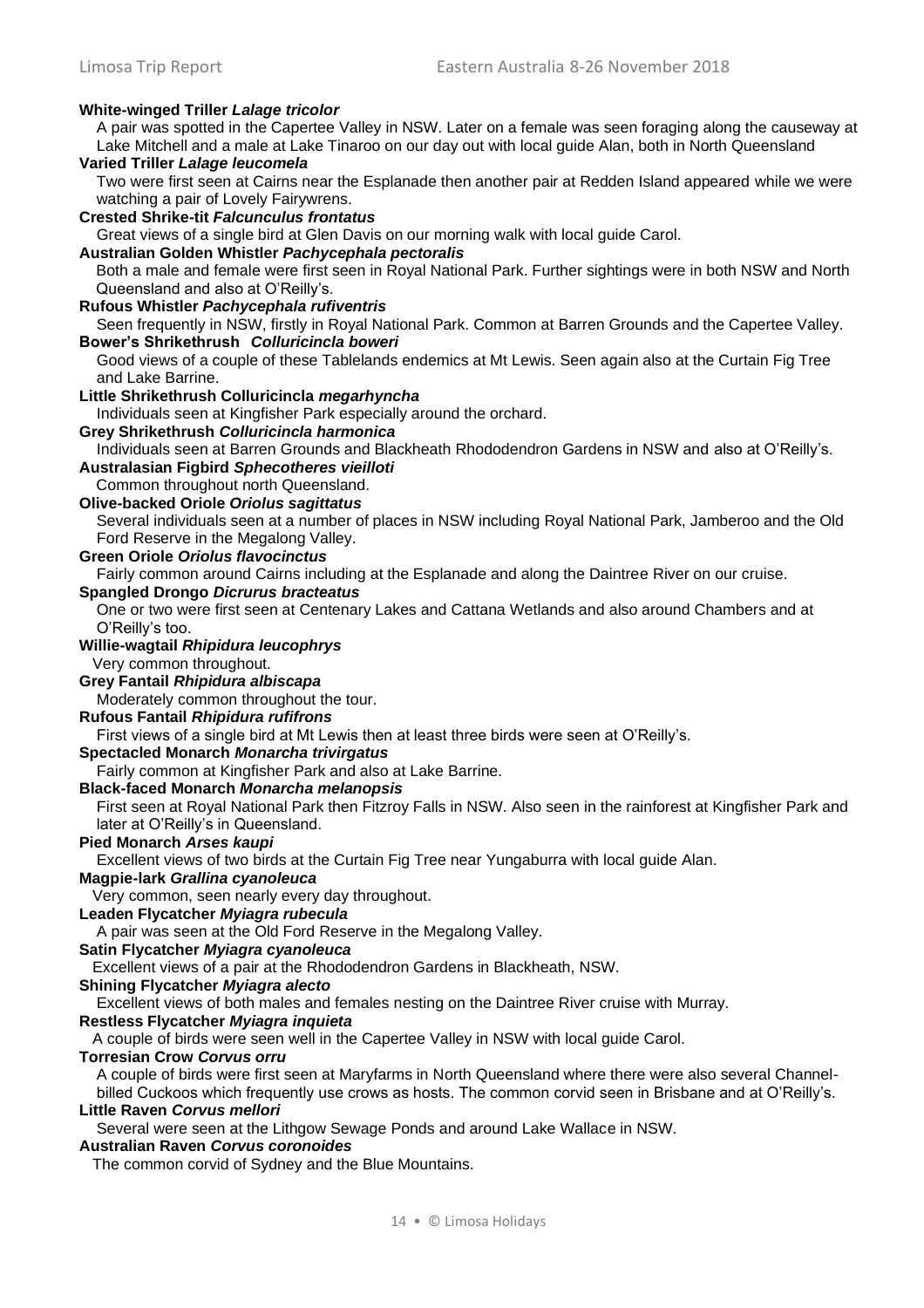### **White-winged Chough** *Corcorax melanorhamphos*

Great views of several birds around the café tables at the Megalong Tearooms where we had lunch! Several more also seen near the Old Ford Reserve later that afternoon and again around the Capertee Valley and Glen Davis on our walk before breakfast.

### **Paradise Riflebird** *Ptiloris paradiseus*

Heard only at O'Reilly's near the Python Rock Track.

### **Victoria's Riflebird** *Ptiloris victoriae*

Excellent views of several males and females at Chambers.

#### **Grey-headed Robin** *Heteromyias cinereifrons*

Individual birds were seen briefly on the walk up Mt Lewis and at the Curtain Fig Tree. They were also fairly common at Chambers Rainforest Lodges.

#### **Mangrove Robin** *Peneoenanthe pulverulenta*

Good views of a single bird at the edge of the mangroves near the Cairns foreshore.

### **Pale-yellow Robin** *Tregellasia capito*

Fairly common in rainforest at Kingfisher Park and Chambers Rainforest Lodges.

#### **Eastern Yellow Robin** *Eopsaltria australis*

First seen at Minnamurra Rainforest then singles at Fitzroy Falls, the Blackheath Rhododendron Gardens and in the Capertee Valley but they were also very common at O'Reilly's.

#### **Hooded Robin** *Melanodryas cucullata*

A single male was seen in the Capertee Valley while we were out with local guide Carol.

### **Jacky Winter** *Microeca fascinans*

Good views of three of these flycatchers in the Capertee Valley on our day out with Carol.

### **Rose Robin** *Petroica rosea*

A brilliantly coloured male was seen at O'Reilly's.

**Horsfield's Bushlark** *Mirafra javanica*

One was seen on a fence wire in the Capertee Valley with local guide Carol.

### **Welcome Swallow** *Hirundo neoxena*

Common throughout the trip.

#### **Fairy Martin** *Petrochelidon ariel*

Several were seen nesting under culverts in the Capertee Valley in NSW. In North Queensland we saw several near Yungaburra on the Atherton Tablelands while we were out with local guide Alan

### **Tree Martin** *Petrochelidon nigricans*

Several birds were seen soaring in association with Fairy Martins over the Capertee Valley in NSW.

### **Australian Reed Warbler** *Acrocephalus australis*

Very common at Lake Wallace, NSW.

#### **Brown Songlark** *Cincloramphus cruralis*

At least two individuals were seen in the Capertee Valley near Glen Davis.

#### **Rufous Songlark** *Cincloramphus mathewsi*

Common in the Capertee Valley and around Glen Davis.

### **Golden-headed Cisticola** *Cisticola exilis*

Two or three were seen in reeds at Lake Tinaroo in North Queensland on our day out with local guide Alan.

#### **Silver-eye** *Zosterops lateralis*

Two birds seen firstly at Minnamurra Rainforest. Also at a number of places in North Queensland including the orchard at Kingfisher Park and at O'Reilly's.

### **Metallic Starling** *Aplonis metallica*

Very common around Kingfisher Park and along the Daintree River where they were nesting in huge colonies. **Common Myna** *Acridotheres tristis*

#### Seen most days but fortunately still not at O'Reilly's.

#### **Common Starling** *Sturnus vulgaris*

Common in NSW.

#### **Russet-tailed Thrush** *Zoothera heinei*

A couple of birds were seen along the Border Track and also the Python Rock Track at O'Reilly's.

#### **Common Blackbird** *Turdus merula*

One or two seen at the Blackheath Rhododendron Gardens in the Blue Mountains.

### **Mistletoebird** *Dicaeum hirundinaceum*

Both male and female were seen firstly in the Capertee Valley. Reasonably common in North Queensland and O'Reilly's where they were seen most days.

### **Olive-backed Sunbird** *Cinnyris jugularis*

Our first sighting was of a male and a female at the Cattana Wetlands in North Queensland. Great views also at Kingfisher Park and very common at Redden Island in North Queensland.

### **House Sparrow** *Passer domesticus*

Common in NSW and around Cairns.